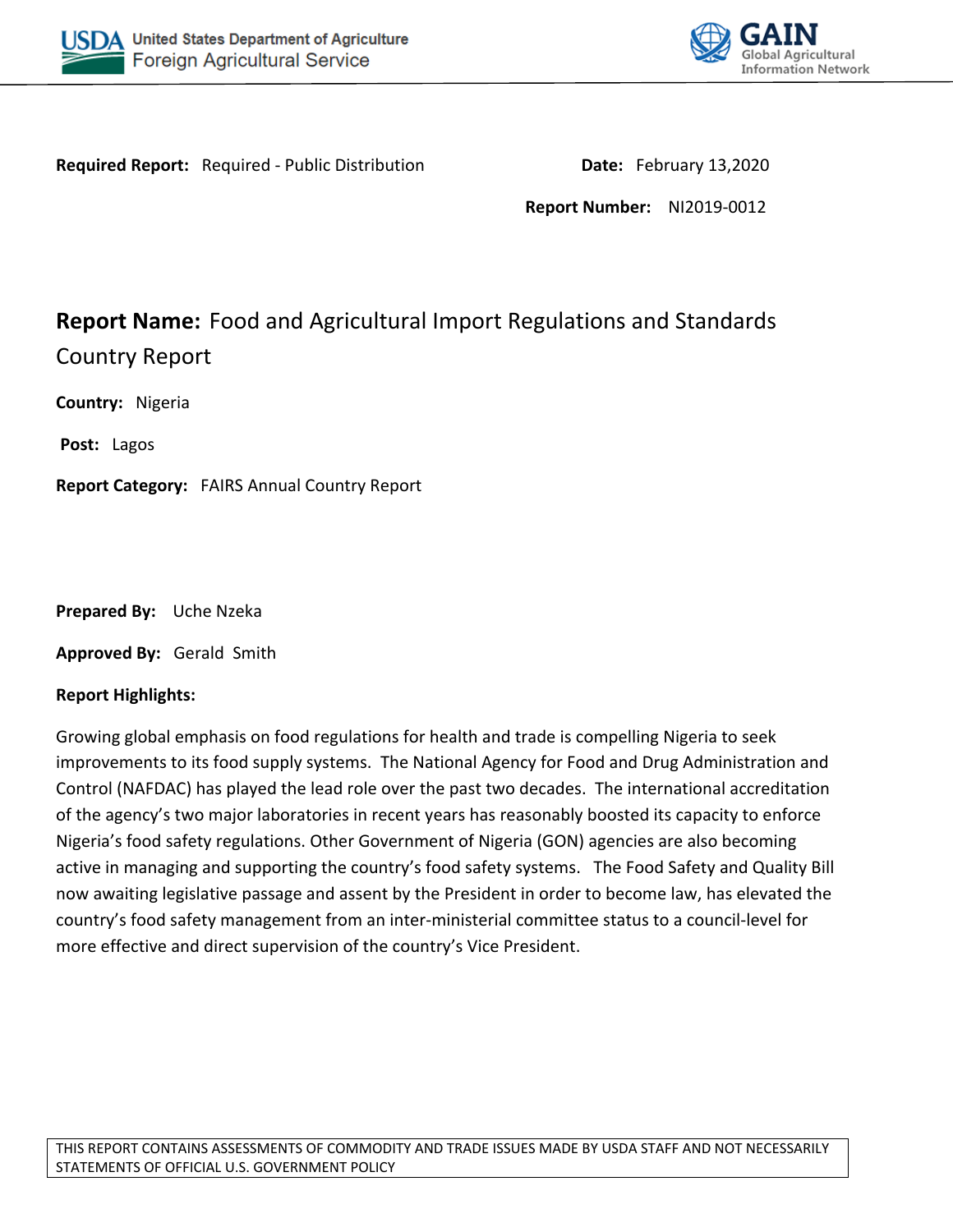# **TABLE OF CONTENTS**

| <b>EXECUTIVE SUMMARY -</b>                                    |  |                                                                                                                            |  |  |  | 3  |
|---------------------------------------------------------------|--|----------------------------------------------------------------------------------------------------------------------------|--|--|--|----|
| <b>SECTION I. FOOD LAWS: -</b>                                |  |                                                                                                                            |  |  |  | 4  |
| <b>SECTION II. LABELING REQUIREMENT (S)</b>                   |  | Other Specific Labeling Requirement (s) -                                                                                  |  |  |  | 7  |
| <b>SECTION III. PACKAGING &amp; CONTAINER REGULATIONS-</b>    |  |                                                                                                                            |  |  |  | 9  |
| <b>SECTION IV: FOOD ADDITIVE REULATIONS-</b>                  |  |                                                                                                                            |  |  |  | 9  |
| <b>SECTION V: PESTICIDES AND OTHER CONTAMINANTS--</b>         |  |                                                                                                                            |  |  |  | 11 |
| SECTION VI. OTHER REQUIREMENTS, REGULATIONS, AND              |  | <b>REGISTRATION MEASURES - -</b>                                                                                           |  |  |  | 11 |
| <b>SECTION VII. OTHER SPECIFIC STANDARDS</b>                  |  | <b>Sub-Category: Vitamin-Enrichment Requirements;</b><br>Dietetic or Special Use Foods; Food Sanitation Laws/Guidelines- - |  |  |  | 16 |
| SECTION VIII. TRADEMARKS, BRAND NAMES AND                     |  | <b>INTELLECTUAL PROPERTY RIGHTS -</b>                                                                                      |  |  |  | 17 |
| <b>SECTION IX. IMPORT PROCEDURES - -</b>                      |  |                                                                                                                            |  |  |  | 18 |
| <b>APENDIX I: GOVERNMENT REGULATORY KEY AGENCY CONTACTS--</b> |  |                                                                                                                            |  |  |  | 24 |
| APENDIX II: OTHER IMPORT SPECIALIST TECHNICAL CONTACTS-       |  |                                                                                                                            |  |  |  | 26 |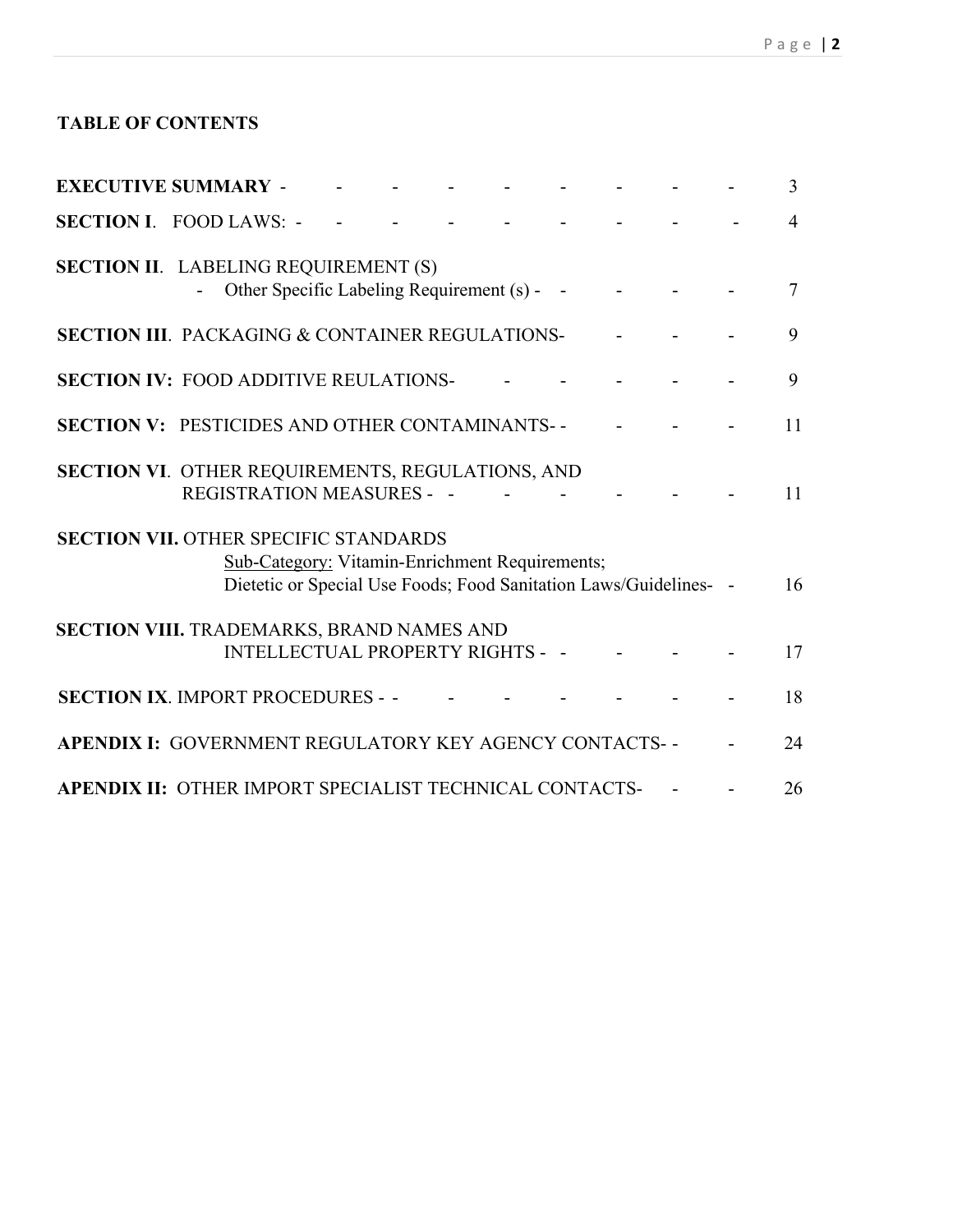#### **EXECUTIVE SUMMARY**

Nigeria relies on imports to meet the country's food needs—making trade in food and agricultural products an important component of the country's food security. Annual average imports of food and agricultural products—mostly wheat, fish, brown sugar, food ingredients and consumer-oriented foods average \$8 billion. Over the last 5 years, about 50 percent of Nigeria food and agricultural imports are from the EU. The U.S. exported an average of \$600 million (about 65 percent is wheat) to Nigeria. Challenged mostly by negative food safety issues, Nigeria's food and agricultural exports (mostly cocoa beans) to the U.S. reached \$52 million in 2019.

Despite WTO membership, the government of Nigeria (GON) employs restrictive trade measures to protect its domestic agriculture and food processing. Essential grains (such as rice) are prevented from entry into the market—high levies, import quotas and permits on agricultural commodities and processed foods are expected to continue in the upcoming years. Gray channel cross-border trade through land borders in neighboring countries (Benin, Cameroon and Niger) has been the major food supply channel in recent years. Over the last four months, the GON has used the latter situation to close its land borders with neighboring countries. The government decision to close its borders is just one way of the many actions taken to prevent the movement of goods in and out of Nigeria. The global trade in food and agricultural products is becoming highly integrated. However, Nigeria continues to establish institutions and laws that regulates the country's food supply system from farm to table. All food and agricultural products undergo registration, testing and approval processes by appropriate GON agencies in order to be allowed entry. GON ministries and agencies have been established to support trade barriers.

The National Food Safety Management Committee (NFSMC) was established in 2010. Additionally, the draft National Food Safety and Quality Bill and the Food Safety Institutional Reform were approved by the country's Federal Executive Council (FEC) in June 2018. When the draft becomes law, it will unify and strengthen Nigeria's legal and institutional framework for lowering cases of food-borne illnesses as well as make food and agricultural products from Nigeria acceptable on the international market. Nigeria's Bio-safety law was enacted in 2015 and the National Biosafety Management Agency (NBMA) was established to regulate genetically engineered (GE) food and agricultural products in Nigeria. Copyright and trademark laws also exist to address infringements and violations of intellectual property rights.

Goods destined for Nigeria's ports are inspected by the Nigerian Customs Service (NCS) at the point of entry (destination inspection). NCS also collects duties and levies for GON. The ECOWAS Common External Tariff (CET) reduced the country's tariff bands from twenty to five percent. Nigeria's central bank has been applying dual exchange rate policy comprising the formal (lower) and informal (higher) rates of exchange for payment of import purchases. Fifty product items including essential food and agricultural products, are excluded from accessing foreign exchange through a lower rate forex source.

USDA/FAS office in Lagos Nigeria has a network of contacts for obtaining information regarding food and agricultural import regulations in Nigeria.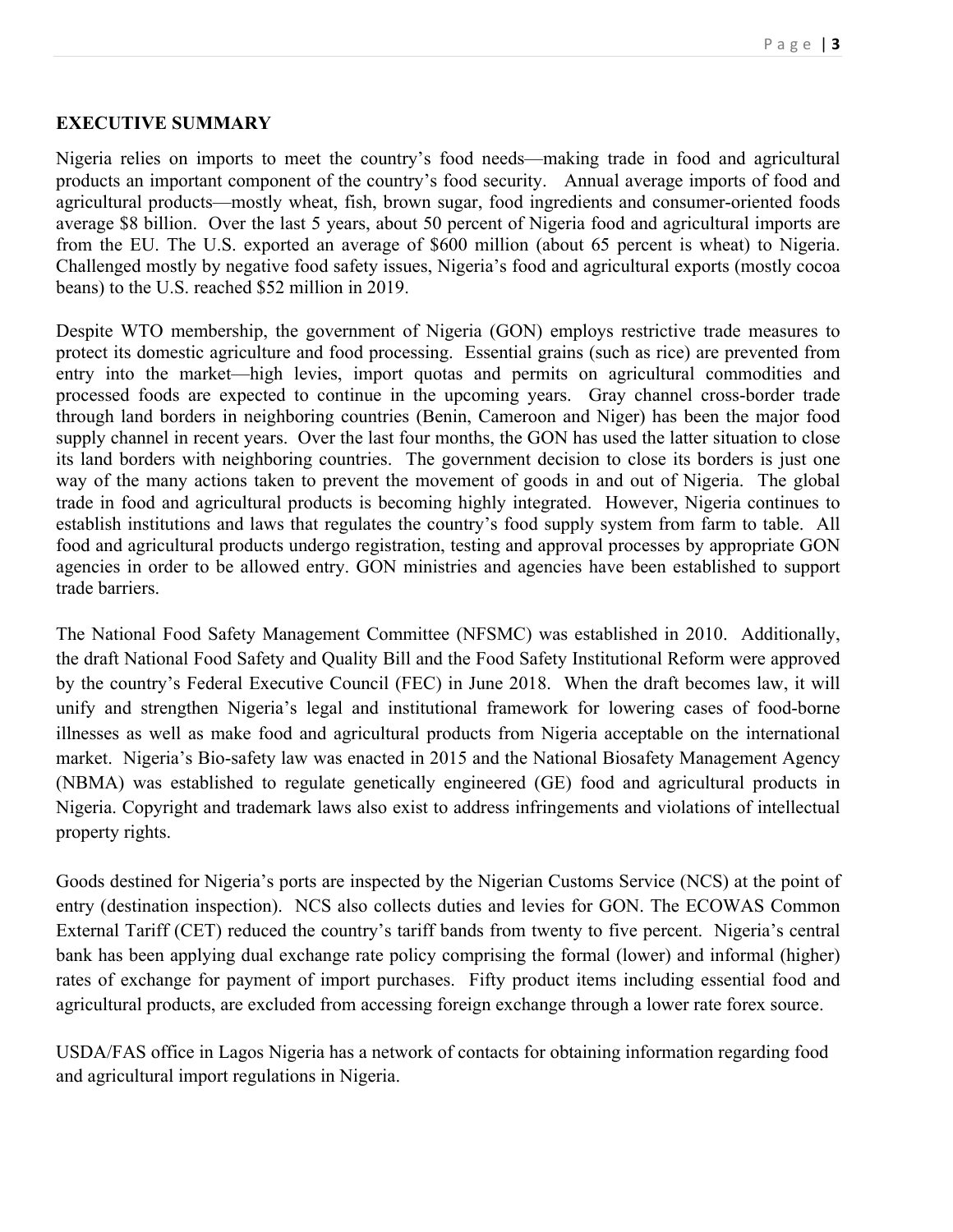### **SECTION I. FOOD LAWS:**

### **Responsibilities for Regulating & Monitoring Food Standards & Practices**

The responsibilities for regulating and monitoring food safety standards and practices in Nigeria devolve on the following government (GON) organizations and agencies:

- Ministries: Federal Ministry of Health (FMoH), Federal Ministry of Agriculture & Rural Development (FMARD) and Federal Ministry of Industries, Trade and Investments (MITI)
- Departments: Federal Department of Fisheries and Federal Department of Livestock
- Agencies: National Agency for Food and Drug Administration and Control (NAFDAC), Standards Organization of Nigeria (SON), Nigeria Agricultural Plant Quarantine Services (NAQS) and Federal Competition and Consumer Protection Commission (FCCPC).

### **Laws Regulating and Monitoring Food Safety Standards and Practices**

Laws enacted over the years applied to regulate and monitor food safety standards and practices in Nigeria are as follows:

- Food and Drugs Act CAP F32, Law of Federation of Nigeria (LFN) 2004 (Cap 150) of 1990 as amended by Decree 21 of 1999 (formerly called Food and Drugs Decree 35 of 1974)
- The Animal Disease Control Decree 10 of 1988
- The Marketing of Breast Milk Substitutes Decree 41 of 1990 now CAP M5, LFN 2004
- NAFDAC Marketing of Infant & Young Children Food and other Designated Products (Registration, Sales, etc.) Regulations 2005
- Counterfeit and Fake Drugs and Unwholesome Processed Foods (Miscellaneous Provisions) Decree 25 of 1999, now CAP C34, LFN 2004
- The National Agency for Food and Drug Administration and Control (NAFDAC) Decree 15 of 1993 (as amended by Decree 19 of 1999), now CAP N1 LFN 2004
- Drugs and Related Products (Registration etc.) Decree 1993, now Food, Drugs and Related Products (Registration) CAP F33, LFN 2004
- $\triangleright$  Non-Nutritive sweeteners in drug products (Prohibition) Regulations 1996
- Pre-packaged Food (Labeling Regulations) 2005; Food Grade (Table or Cooking) salt regulations 2005; Pre-shipment Inspection of Exports Decree 1996
- Pre-shipment Inspection of Imports Decree 1996
- Consumer Protection Council Decree 66 of 1992; Inland Fisheries Decree 108 of 1992
- ▶ National Food Safety Management Committee (NFSMC) Bill, 2014 (proposed)—

[For further details, visit: [https://www.ajol.info/index.php/jsdlp/article/viewFile/176459/165846;](https://www.ajol.info/index.php/jsdlp/article/viewFile/176459/165846)

### **NAFDAC & Food Regulation Laws, Scope & Activities**

**NAFDAC** [\(https://www.nafdac.gov.ng/](https://www.nafdac.gov.ng/)) is the Government of Nigeria's (GON) food safety authority and responsible for the regulation and control of food product manufacturing, importation, exportation, advertisement, sale and distribution in Nigeria. Established to protect public health, NAFDAC ensures that only right quality (safe, efficacious and wholesome) food products from any source reach the market, and ultimately the consuming public in Nigeria. Its scope covers food, packaged water, drugs, cosmetics, medical devices, chemicals and detergents (referred to as regulated products) consumed in Nigeria.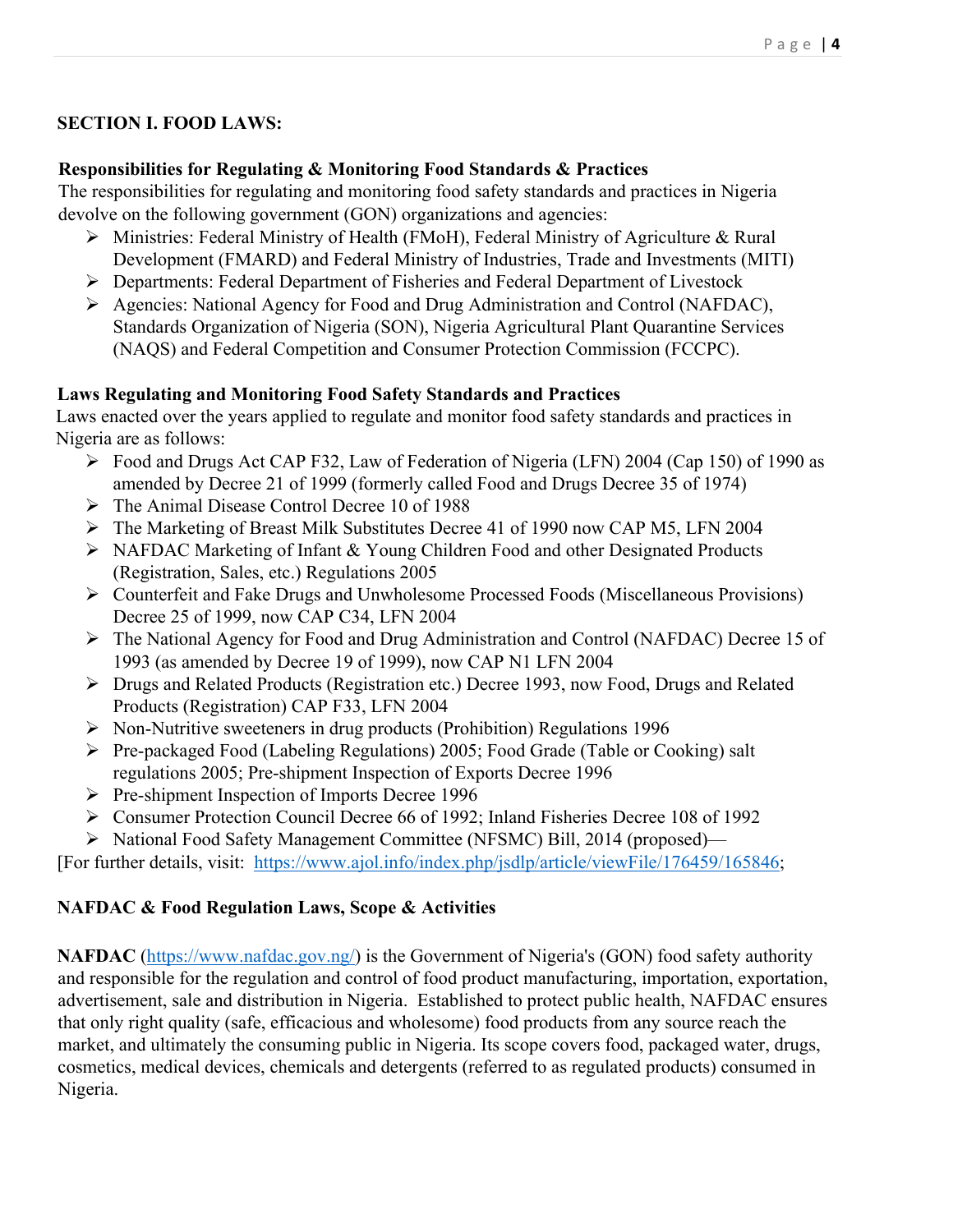### **NAFDAC'S Food Regulation Laws**

Decree 15 of 1993 (as amended)—now Acts of Parliaments: CAP N1 LFN 2004, is the law that created NAFDAC. Please visit:<https://www.nafdac.gov.ng/about-nafdac/nafdac-laws/>, for other NAFDAC laws. Under the provisions of the GON laws and the accompanying guidelines, no food item may be imported, manufactured, advertised, sold or distributed in Nigeria unless NAFDAC registers it.

The agency defines food as any "article manufactured, processed, packaged, sold or advertised for use as food or drink for human consumption, chewing gum and any other ingredient which may be mixed with food." Further details click: [https://www.nafdac.gov.ng/food/;](https://www.nafdac.gov.ng/food/)

[https://www.nafdac.gov.ng/food/food-guidelines/,](https://www.nafdac.gov.ng/food/food-guidelines/) and [https://www.nafdac.gov.ng/food/food](https://www.nafdac.gov.ng/food/food-regulations/)[regulations/,](https://www.nafdac.gov.ng/food/food-regulations/) for food, food guidelines and food regulations, respectively.

### **Scope of NAFDAC'S Food Regulation Activities**

NAFDAC's food regulation activities cover:

- $\triangleright$  Licensing of food manufacturing premises
- $\triangleright$  Registration of food products and issuance of marketing authorization
- $\triangleright$  Importation and exportation of food
- $\triangleright$  Labeling of food products
- $\triangleright$  Advertisement of food products
- $\triangleright$  Inspection for GMP and GHP of food producing premises of foreign establishments whose products are to be imported into Nigeria
- $\triangleright$  Health control of Quick-service Restaurants
- $\triangleright$  Marketing of Breast milk substitutes, etc.

It also plays other important roles in Nigeria's food safety systems including:

- WTO (SPS) Enquiry Point (EP) in Nigeria (visit: www.spsenquirypointnigeria.net)
- > INFOSAN Focal Point
- $\triangleright$  WHO's International Health Regulations (IHR)
- $\triangleright$  Member of the Nigerian delegation to Codex meetings
- Chair of the General Purposes Technical Committee of the National Codex Committee (NCC)
- NAFDAC is the designated Rapid Alert System for Food and Feed (RASFF) focal point in Nigeria and therefore relates with European union on Food matters
- Secretariat of Nigeria's National Food Safety Management Committee (NFSMC), etc. (For details, visit: [https://www.nafdac.gov.ng/\)](https://www.nafdac.gov.ng/)

**Enforcement:** NAFDAC operates at the Federal and State levels along with the state government agencies. At the local government level, there are primary healthcare agencies responsible for street food vending and traditional markets, although they refer to the agency for all cases that affect health. The main strategy employed by the Agency for the enforcement of Nigeria's food laws is the process of product registration. Contravention of the provisions of existing food laws is subject to prosecution and punishment as specified in the regulation.

Currently, NAFDAC applies modern technological tools such as "**Truscan"—** a hand-held device, to detect counterfeit medicines on the spot—to fight counterfeiting. Through its Pilot Mobile Anti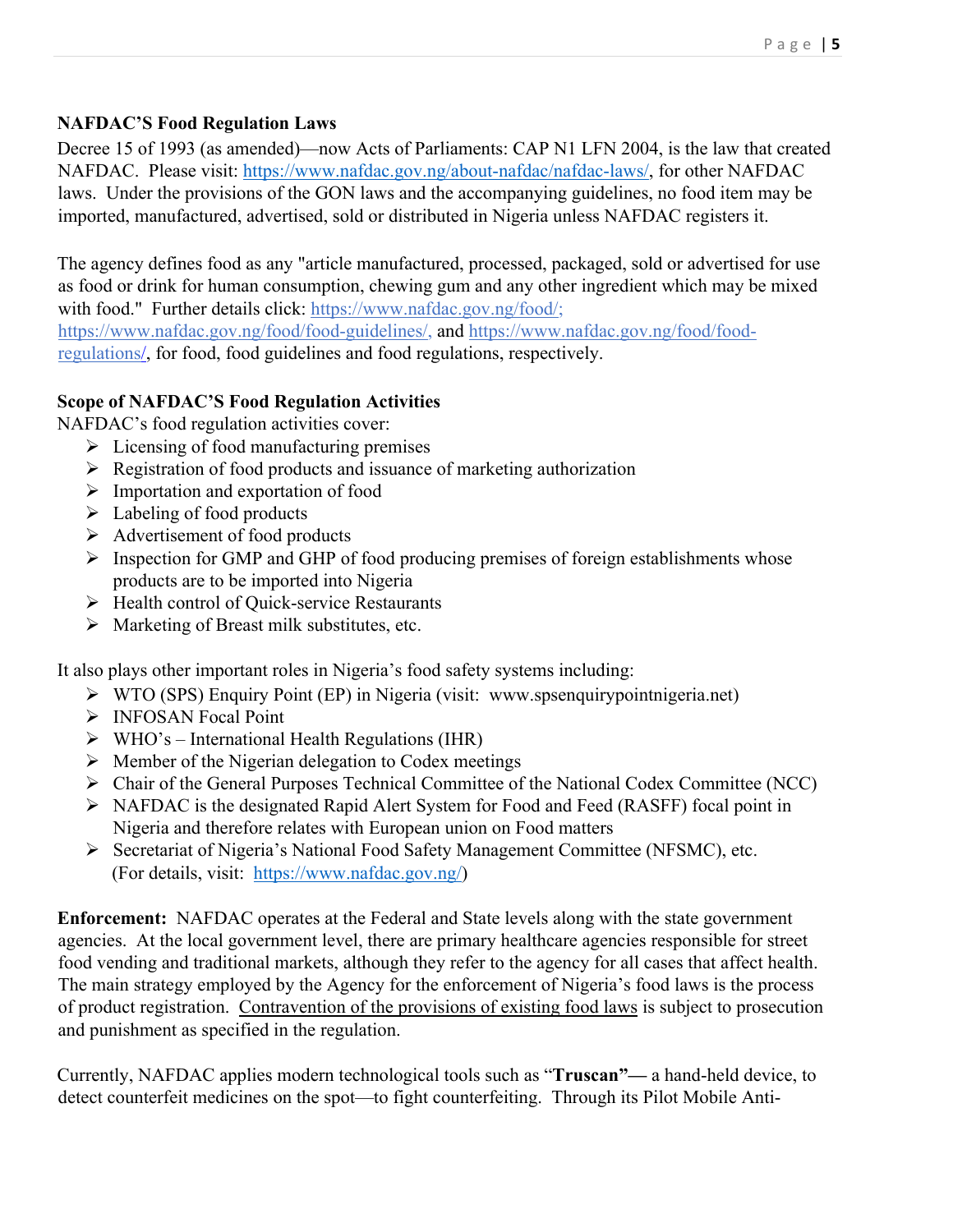Counterfeiting System (which uses text-messaging technology to put the power of detecting counterfeits in the hands of the consumers), this GON regulatory and enforcement body has also advanced efforts to educate consumers' detection of counterfeit foods.

The agency collaborates with other Government Agencies and Civil Society Organizations to enforce Nigeria's food laws, including:

- $\triangleright$  Standards Organization of Nigeria (SON), National
- Drug Law Enforcement Agency (NDLEA), Pharmacists Council of Nigeria (PCN)
- $\triangleright$  Nigeria Police Force (NPF)
- $\triangleright$  Nigeria Custom Service (NCS)
- Federal Competition and Consumer Protection Commission [FCCPC (fccpc.gov.ng)]
- Pharmaceutical Manufacturers Group of Manufacturers Association of Nigeria (PMG-MAN)
- Association of Food Beverages and Tobacco Employers (AFBTE), etc.

### [For details, visit:

[http://www.nafdac.gov.ng/index.php?option=com\\_content&view=article&id=46:nafdac-organisation\]](http://www.nafdac.gov.ng/index.php?option=com_content&view=article&id=46:nafdac-organisation)

### **National Food Safety Management Committee (NFSMC)**

The committee evolved to address challenges within Nigeria's Food Safety System such as:

- $\triangleright$  Overlap of functions
- $\triangleright$  Absence of working collaboration
- Co-ordination with poor communication among Nigeria's food regulators
- $\triangleright$  The overwhelming product adulteration/faking
- $\triangleright$  Inadequate private sector and consumer associations' participation, etc.

**The NFSMC** evolved since 2010 as follows:

- $\triangleright$  In 2010, USDA/FAS collaborated with NAFDAC on HACCP workshops in Lagos and Abuja.
- $\triangleright$  HACCP workshops led to the NFSMC initiative.
- USDA combined with donor organizations including FAO, UNDP, USAID and UNIDO, to support Nigeria establish the NFSMC. Designed for food safety and quality control measures from farm to table.
- Composition of NFSMC recognized all sectors responsible for entire food chain in Nigeria.
- $\triangleright$  Nigeria passed the NFSMC bill into law in 2014 resulting in the formation of the implementation of the National Policy on Food Safety Implementation Strategy (NPFSIS) the same time.
- $\triangleright$  NPFSIS document produced after five (5) years of consistent efforts by both local and international stakeholders [\(http://www.health.gov.ng/doc/FoodSafetyPolicy.pdf](http://www.health.gov.ng/doc/FoodSafetyPolicy.pdf).)
- GON inaugurated 1) Inter-Ministerial Committee on Food Safety (IMCFS) and 2) National Food Safety Management Committee (NFSMC) on January 27, 2015.
- $\triangleright$  These five (5) GON ministries constitute the committee: 1) Federal Ministry of Health 2) Federal Ministry of Agriculture and Rural Development (FMARD) 3) Federal Ministry of Industries, Trade and Investments (MITI) 4) Federal Ministry of the Environment, and 5) Federal Ministry of Science and Technology.
- $\triangleright$  NFSMC leadership would revolve among the five ministries bi-annually and committee's interim secretariat domiciled in NAFDAC.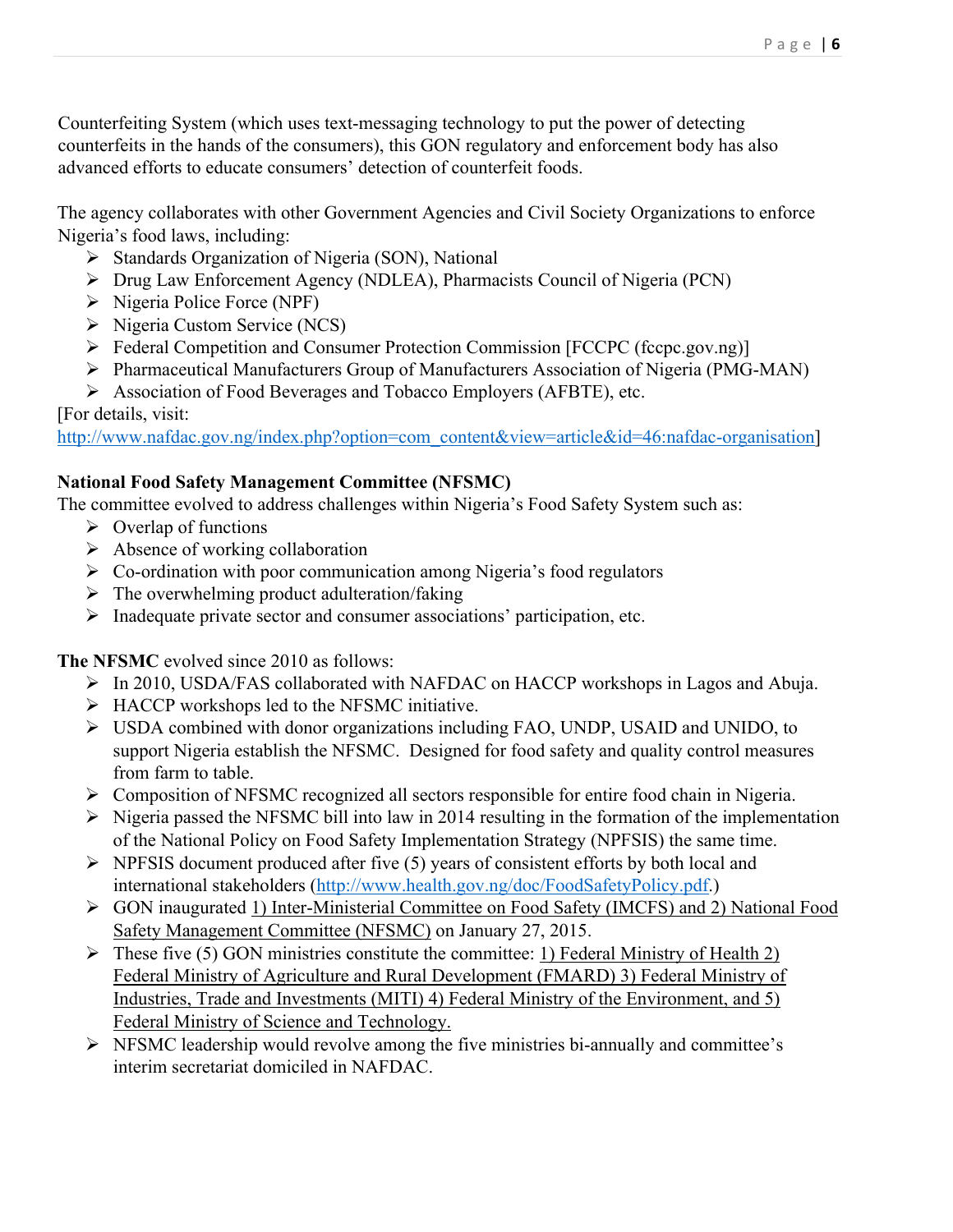- $\triangleright$  Two committees formed to harmonize the country's food safety practices and post-inauguration meeting of key stakeholders held January 28, 2015 (a day after inauguration). The technical committees also formed the same day for managing and/or implementing the country's food safety system in line with global best practices.
- $\triangleright$  Aims were taken to strengthen Nigeria's food system and minimize the incidence of food-borne illnesses for food consumed within the country and make Nigeria's food exports acceptable on the international markets.
- The NFSMC validation workshop for Nigeria's Draft Food Safety bill organized by FAO and the Federal Ministry of Health in Abuja in June 2016—brought together representatives of major stakeholders in Nigeria's food safety management to review a draft of Nigeria's food safety bill.
- $\triangleright$  Stakeholders found inadequate private sector participation and recommended a private sector Co-Chair in the Technical Committee of the country's NFSMC—agreeing that private sector and consumer associations' participation is key to driving Nigeria's food safety system.

### **Food Safety and Quality Bill and the Food Safety Institutional Reform 2018**

The Federal Executive Council (FEC) approved a draft Food Safety and Quality Bill as well as the Food Safety Institutional Reform working document in June 2018.

- $\triangleright$  The formal approval of the two documents is expected to help Nigeria reduce the incidence of food-borne illnesses through preventive controls contained in the bill.
- $\triangleright$  Bill aimed to strengthen institutional capacity for food safety and quality as well as improve information and communication systems for food safety in Nigeria.
- $\triangleright$  Food and agricultural products from Nigeria to face less rejection on the international market.
- $\triangleright$  Bill planned to bring together various GON agencies involved in food and agricultural value chains to form a higher-level "Food Safety Council" to be presided by Nigeria's Vice President.
- $\triangleright$  Bill provided for an inter-ministerial committee that will handle food management as well as food safety in the country. This will comprise of ministers drawn from the five relevant GON ministries (departments): health, agriculture, environment, science/technology and industry/trade/investment.
- For details: [https://www.premiumtimesng.com/business/business-news/272293-fec-approves](https://www.premiumtimesng.com/business/business-news/272293-fec-approves-bills-on-food-safety-tobacco-control.html)[bills-on-food-safety-tobacco-control.html.](https://www.premiumtimesng.com/business/business-news/272293-fec-approves-bills-on-food-safety-tobacco-control.html)

### **SECTION II. LABELING REQUIREMENT (S)** - **Other Specific Labeling Requirement (s)**

### **A. General Requirements**

# **Pre-Packaged Food, Water and Ice Labelling Regulations 2018**

NAFDAC's Pre-Packaged Food, Water and Ice Labelling Regulations 2018 repealed the Pre-packaged Food (Labelling) Regulations 2005 and Bottled Water Labelling Regulations 1996. According to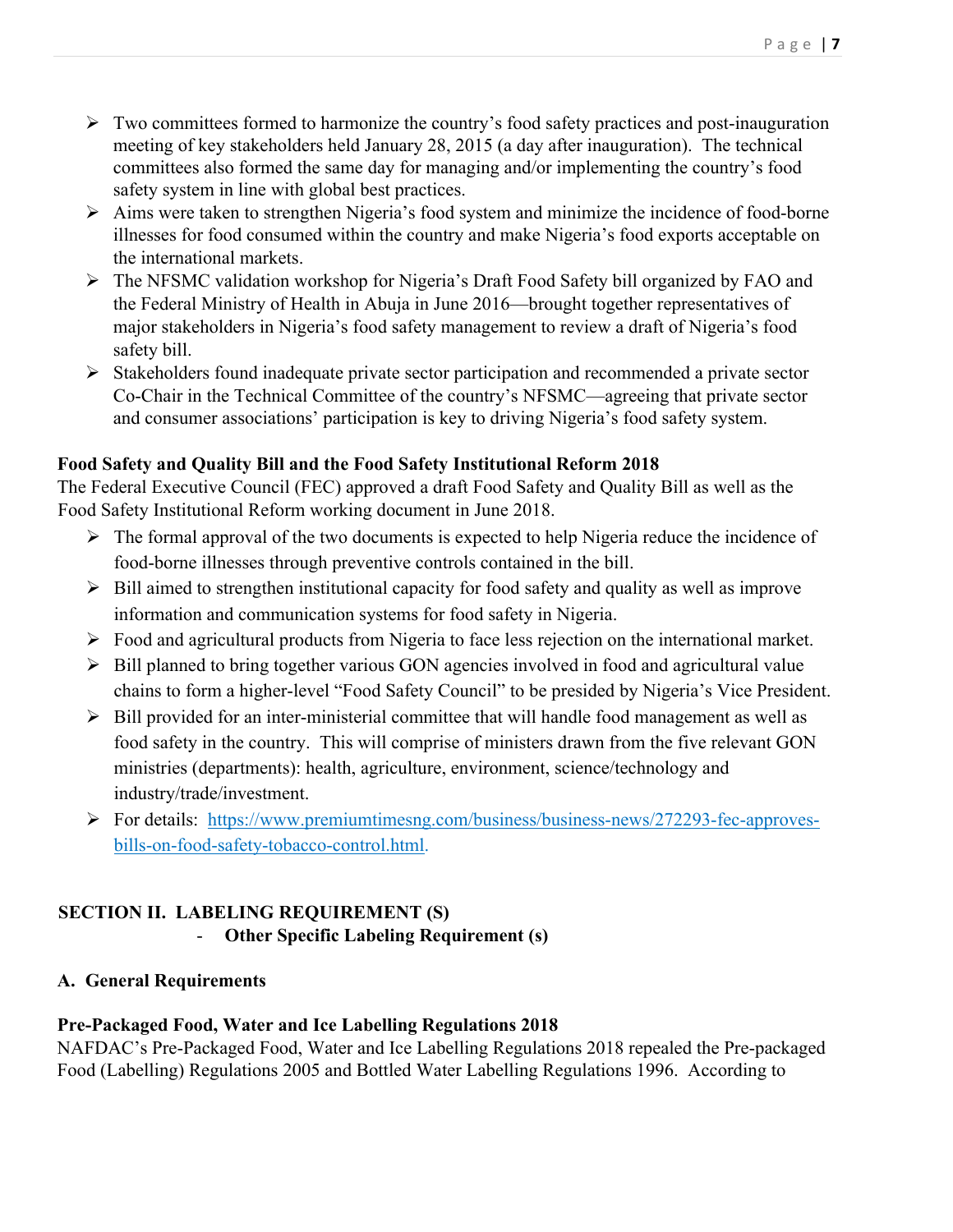NAFDAC, the repeal of these regulations specified in "Regulation 26(1)" shall not affect anything done or purported to be done under the repealed Regulations.

### **Scope**

These Regulations shall apply to the labeling of all pre-packaged food (including water and ice) manufactured, imported, exported, sold, distributed or used in Nigeria.

# **Prohibition**

No person shall:

- $\triangleright$  Manufacture, import, export, distribute, advertise, display for sale, offer for sale, sell or use a pre-packaged food unless it is labeled in accordance with the provisions of these Regulations.
- Manufacture, import, export, distribute, advertise, sell or use of food whose:
	- Expiry date has lapsed
	- Expiry date or best before date has been obliterated or forged
	- Label has been altered, obliterated or removed
	- Importers or manufacturers make advertisement claim(s) or professional association endorsement on a food product label unless authorized by the Agency.

The updated labeling requirements are found on the following website: [https://www.nafdac.gov.ng/wp](https://www.nafdac.gov.ng/wp-content/uploads/Files/Resources/Regulations/FOOD_REGULATIONS/Pre-packaged-Food-Water-and-Ice-Labelling-Regulations-2019.pdf)[content/uploads/Files/Resources/Regulations/FOOD\\_REGULATIONS/Pre-packaged-Food-Water-and-](https://www.nafdac.gov.ng/wp-content/uploads/Files/Resources/Regulations/FOOD_REGULATIONS/Pre-packaged-Food-Water-and-Ice-Labelling-Regulations-2019.pdf)[Ice-Labelling-Regulations-2019.pdf](https://www.nafdac.gov.ng/wp-content/uploads/Files/Resources/Regulations/FOOD_REGULATIONS/Pre-packaged-Food-Water-and-Ice-Labelling-Regulations-2019.pdf)

# **B. Requirements Specific to Nutritional Labeling**

# **Nutrition Claims, or Permitted Health Claims**

Nutrition labeling is required only when nutrition claims or permitted health claims are made. According to NAFDAC, **"claims"** mean any representation, which states, suggests or implies that a food has particular qualities relating to its origin, nutritional properties, nature, processing, composition or any other quality.

- $\triangleright$  NAFDAC requires the nutrient declaration in an acceptable nutrition information panel, for such pre-packed foods.
- $\triangleright$  The energy, protein, fat and carbohydrate, and other related contents of the food must be declared.
- $\triangleright$  Declaration of other nutrients is mandatory when such nutrients are the subject of a nutrition claim.

# **Labeling of Synthetic Color and Mixture of Colors in Food**

No person shall manufacture, import, export, distributes, advertise, display for sale or sell synthetic color or a mixture of colors for use in food unless the label carries the-

1) Lot number of the mixture 2) Words "food grade color", and 3) Common name of the individual colors (Synthetic or inorganic) in the mixture.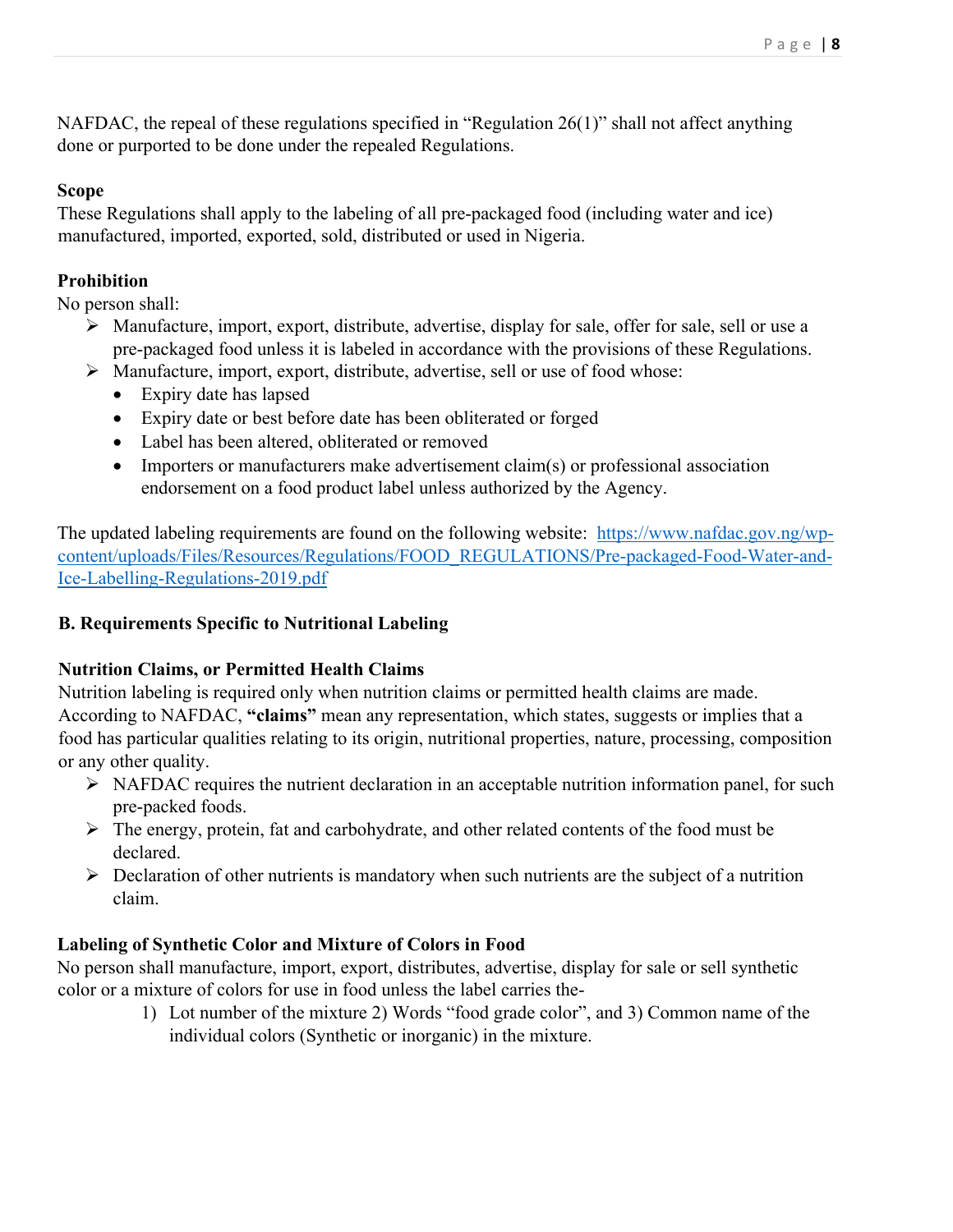For details, please visit: [https://www.nafdac.gov.ng/wp-](https://www.nafdac.gov.ng/wp-content/uploads/Files/Resources/Guidelines/FOOD/Guidelines%20For%20Food%20Labelling_Labelling.pdf)

[content/uploads/Files/Resources/Guidelines/FOOD/Guidelines%20For%20Food%20Labelling\\_Labellin](https://www.nafdac.gov.ng/wp-content/uploads/Files/Resources/Guidelines/FOOD/Guidelines%20For%20Food%20Labelling_Labelling.pdf) [g.pdf](https://www.nafdac.gov.ng/wp-content/uploads/Files/Resources/Guidelines/FOOD/Guidelines%20For%20Food%20Labelling_Labelling.pdf)

# **SECTION III. PACKAGING & CONTAINER REGULATIONS**

**Organizations influencing food packaging and container regulations:** The following organizations influence food packaging and container regulations in Nigeria:

### **Standards Organization of Nigeria (SON)**

The Standards Organization of Nigeria (SON), an agency of Nigeria's MITI, is responsible for setting standards on the composition, packaging and container requirements of imported and locally manufactured foods.

- $\triangleright$  SON (<https://son.gov.ng/>) has formulated more than 100 standards on food and food products as well as a numerous codes of hygienic practices for food and food products usually reviewed periodically.
- On the other hand, NAFDAC regulates and controls imported and locally processed foods and bottled water.

### **Codex Alimentarius Commission (CAC)**

Nigeria is a member of the Codex Alimentarius Commission (CAC). The country established the National Codex Committee (NCC) in July 1973 (reconstituted in 2002) to provide necessary inputs into Codex activities due to its implications for the improvement of health, food safety and quality in Nigeria and to ensure Nigeria follows Codex Standards now recognized by WTO in settling trade disputes.

- $\triangleright$  NCC is responsible for harmonizing Nigeria's positions to Codex meetings and guiding the country's policies on food standards, safety and international food trade issues.
- Membership of NCC, drawn from GON ministries of Health, Agriculture and Rural Development, Industries/Trade/Investments, The Environment, Science and Technology and their relevant agencies such as NAFDAC, SON, etc.
- $\triangleright$  NCC secretariat resides in SON.

#### **Enquire about any changes to regulations and approach**

Oftentimes, SON and NAFDAC specifications and regulations are thorough and clear. However, FAS Lagos advises U.S. exporters and/or their local representatives to inquire about any changes to regulations and approach any issues on a case-by-case basis.

### **SECTION IV: FOOD ADDITIVE REULATIONS**

### **NAFDAC's Food Additives Regulations 2019**

NAFDAC's Food Additives Regulations 2019 repealed the Food Additives Regulations 2005. According to NAFDAC, "the repeal of these Regulations specified in Regulation 17(1) shall not affect anything done or purported to be done under the repealed Regulations".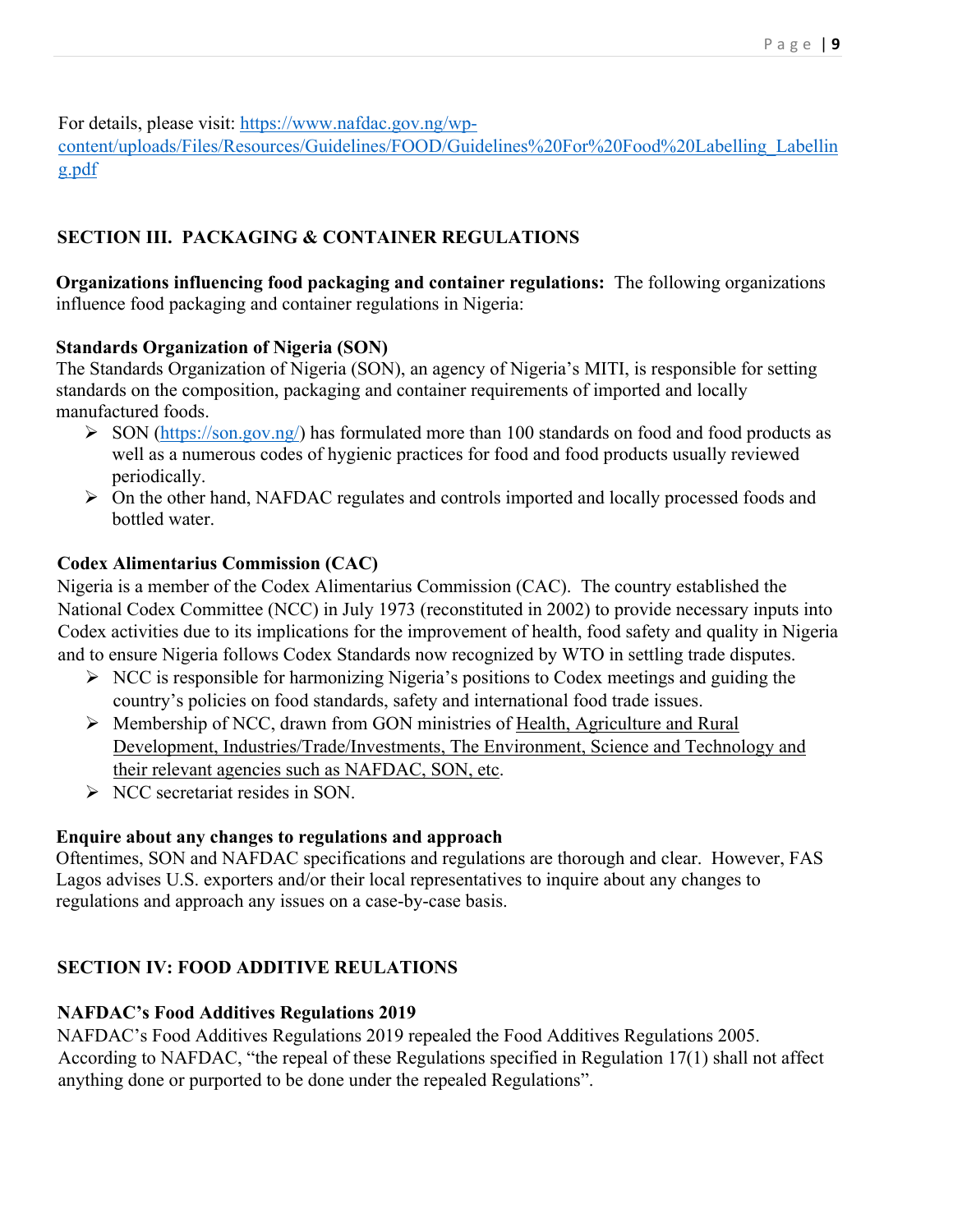Some details of the 2019 regulations are as follows:

### **Scope**

These Regulations shall apply to

- $\triangleright$  The labelling of food additives sold as such whether by retail or other than by retail, including sales to caterers and food manufacturer, and
- $\triangleright$  Food processing aids; any reference to food additives shall include food processing aids.

# **Prohibition**

No person shall manufacture, import, export, distribute, advertise, display for sale or use any food additives, except food additives set out in the prescribed standards

- $\triangleright$  Food additive shall be incorporated in the food in a quantity within the limits prescribed for such food and food additive in the National Standards for the particular food and Codex standards where applicable and as prescribed by the Agency
- Where the limit prescribed for a food additive in the Codex standard is stated to be "Good Manufacturing Practice", the amount of the food additive added to a food in the manufacturing and processing shall not exceed the amount required to accomplish the purpose for which that additive is required in that food.

### **Food Additives**

Food additives not to be described or presented on any label or in any labeling:

- $\triangleright$  In a manner which is false, misleading or is likely to create an erroneous impression regarding its character in any respect
- $\triangleright$  By words, pictorials or other devices, which refer to or are suggestive— directly or indirectly of any other product with which such food additives might be confused, or in such a manner as to lead the purchaser or consumer to suppose that the food additive is connected with or derived from such other product
- $\triangleright$  Food additives with a shelf life not exceeding 18 months shall carry the date of minimum durability using words such as 'will keep at least until…...'
- $\triangleright$  The words 'for food use' or a statement substantially similar thereto shall appear in a prominent position on the label.

Please click the following link for details: [https://www.nafdac.gov.ng/wp](https://www.nafdac.gov.ng/wp-content/uploads/Files/Resources/Regulations/FOOD_REGULATIONS/Food-Additive-Regulations-2019.pdf)[content/uploads/Files/Resources/Regulations/FOOD\\_REGULATIONS/Food-Additive-Regulations-](https://www.nafdac.gov.ng/wp-content/uploads/Files/Resources/Regulations/FOOD_REGULATIONS/Food-Additive-Regulations-2019.pdf)[2019.pdf](https://www.nafdac.gov.ng/wp-content/uploads/Files/Resources/Regulations/FOOD_REGULATIONS/Food-Additive-Regulations-2019.pdf)

# **The Non-Nutritive Sweeteners in Food Products Regulations 2019**

The Non-Nutritive Sweeteners in Food Products Regulations 2019 repealed "The Non-nutritive sweeteners in Food Products Regulations 2005". For details, please visit: [https://www.nafdac.gov.ng/wp-content/uploads/Files/Resources/Regulations/All\\_Regulations/Non-](https://www.nafdac.gov.ng/wp-content/uploads/Files/Resources/Regulations/All_Regulations/Non-Nutritive-Sweeteners-in-Food-Products-Regulations-2019.pdf)[Nutritive-Sweeteners-in-Food-Products-Regulations-2019.pdf](https://www.nafdac.gov.ng/wp-content/uploads/Files/Resources/Regulations/All_Regulations/Non-Nutritive-Sweeteners-in-Food-Products-Regulations-2019.pdf)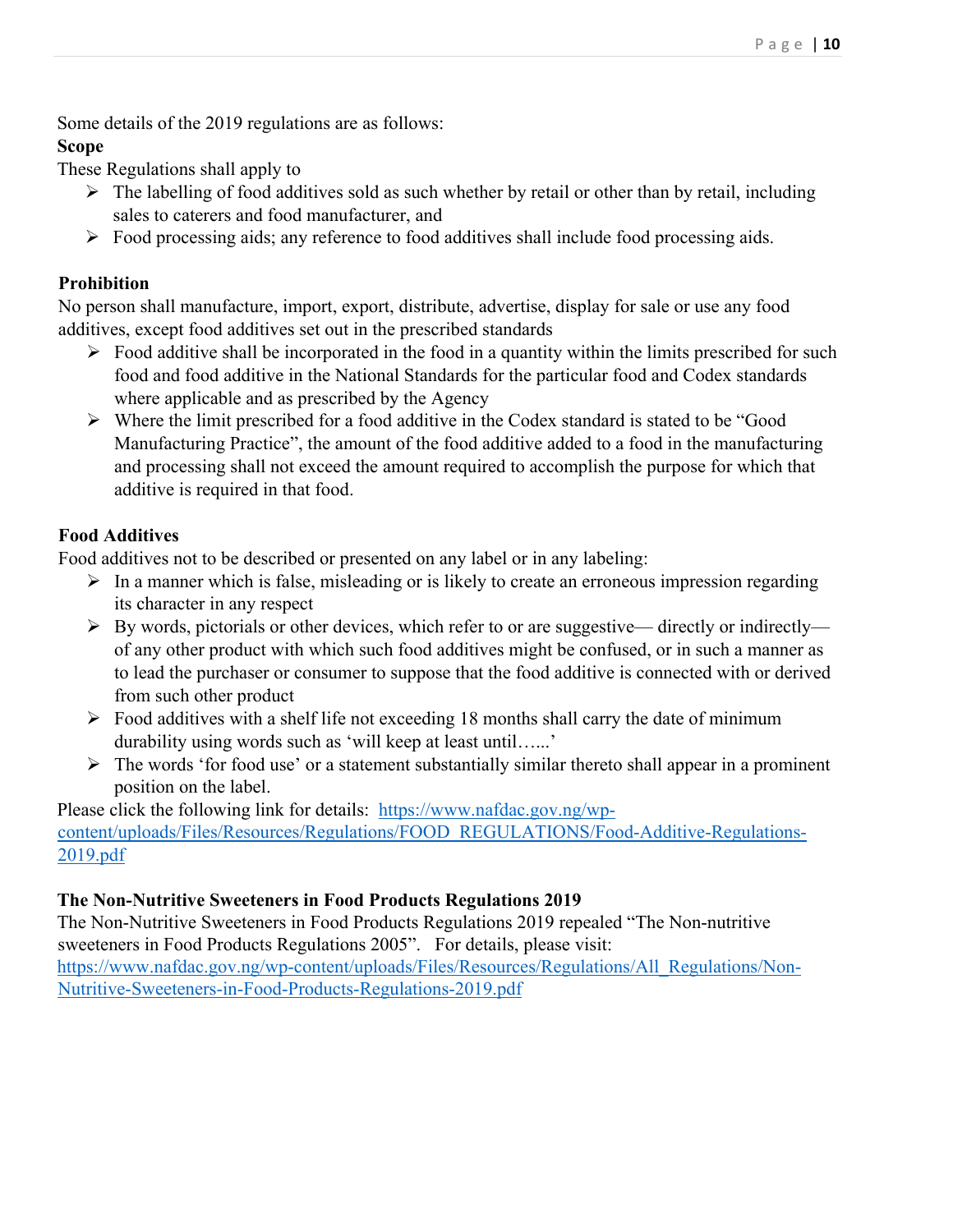### **SECTION V: PESTICIDES AND OTHER CONTAMINANTS**

#### **NAFDAC's Pesticide Registration Regulations 2019**

NAFDAC's Pesticide Registration Regulations 2019 repealed the Pesticide Registration Regulations 2005. The repeal is specified in "Regulations 17(1)" shall not affect anything done or purported to be done under the repealed Regulations.

#### **Scope**

Regulations shall apply to the registration of all pesticides that are—manufactured, imported, exported, advertised, sold, distributed or used in Nigeria.

#### **Prohibition**

Pesticides cannot be manufactured, formulated, imported, exported, advertised, sold, distributed or used in Nigeria if they are not registered by NAFDAC in accordance with the provisions of indicated regulations. No person issued a NAFDAC's certificate of registration is allowed to lend, hire, sell, transfer or otherwise dispose of the certificate of registration to any other person without the approval of the Agency.

### **Pesticide Residue Limits and Mycotoxin Standards**

The pesticide residue limits and mycotoxin standards applied by NAFDAC in its assessment of food safety include Codex Alimentarius Commission (CAC), EU and USFDA. Following are the major standard requirements:

- $\triangleright$  All food products must have a certificate of analysis to ensure food items are free of radioactive materials and meet other quality parameters.
- $\triangleright$  All pesticides must have an acceptable maximum residue limit prior to approval.
- $\triangleright$  NAFDAC reserves the right to subject any domestic or imported product to its own analysis in order to determine wholesomeness of food product.
- $\triangleright$  NAFDAC officials routinely subject imported foods to inspection and analysis at the port of entry, retail level as well as perform laboratory analysis.
- NAFDAC seizes and destroys contaminated products and offenders are prosecuted.
- $\triangleright$  NAFDAC offices and websites provide pesticides' regulation information
- $\triangleright$  (For further details visit: [https://www.nafdac.gov.ng/wp](https://www.nafdac.gov.ng/wp-content/uploads/Files/Resources/Regulations/CHEMICAL_REGULATIONS/Pesticide-Registration-Regulations-2019.pdf)[content/uploads/Files/Resources/Regulations/CHEMICAL\\_REGULATIONS/Pesticide-](https://www.nafdac.gov.ng/wp-content/uploads/Files/Resources/Regulations/CHEMICAL_REGULATIONS/Pesticide-Registration-Regulations-2019.pdf)[Registration-Regulations-2019.pdf](https://www.nafdac.gov.ng/wp-content/uploads/Files/Resources/Regulations/CHEMICAL_REGULATIONS/Pesticide-Registration-Regulations-2019.pdf) )

### **SECTION VI. OTHER REQUIREMENTS, REGULATIONS, AND REGISTRATION MEASURES**

### **A. General (Manufacturers/Importers)**

#### **Manufacturers**

The manufacturer shall make an application for the registration of processed food.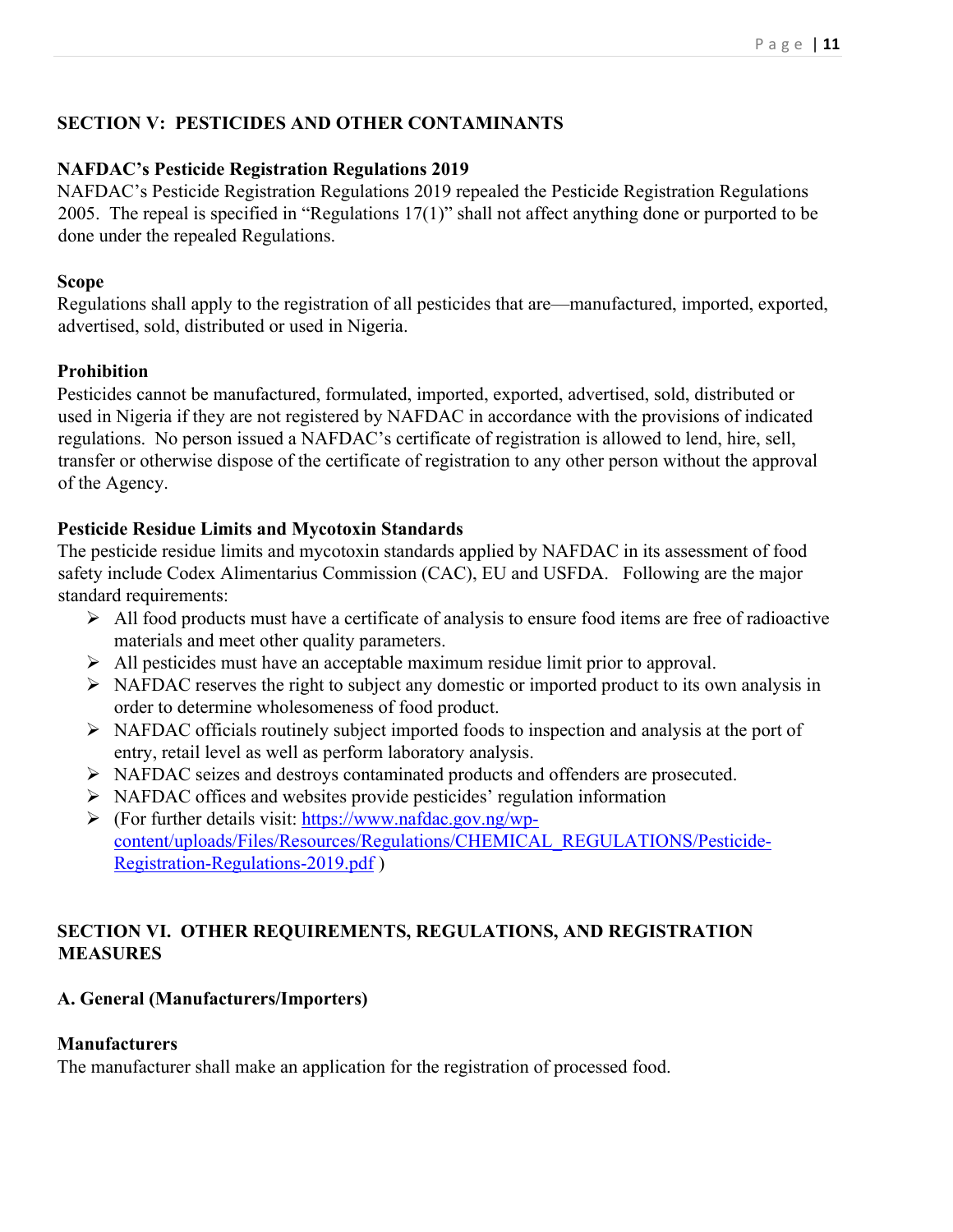- $\triangleright$  Manufacturers outside Nigerian shall be represented in Nigeria by a duly registered Nigerian company with facilities to implement a recall of the product when necessary
- $\triangleright$  The representative will be responsible for ensuring that the competent health authority in the country is informed of any serious hazard newly associated with a product.

### **Importers**

Importers of food products must first submit an application to the Trademarks, Patents and Designs Registry under Nigeria's (MITI) to register the product's Trademarks, Patents or Designs [\(www.iponigeria.com\)](http://www.iponigeria.com/)

- $\triangleright$  After trademark registration, the prospective importer to represent a foreign manufacturer applies for registration with NAFDAC on a prescribed form to the Directorate of Registration and Regulatory Affairs, stating the name of the manufacturer, name (brand name where applicable) of the product. This form, labeled "NAFDAC Automated Product Administration and Monitoring System (NAPAMS)" is available online at NAFDAC's website for download (<https://www.napams.org/>).
- $\triangleright$  A separate application form is submitted for each regulated product.
- Foreign manufacturers must be represented in Nigeria by a duly registered company or individual with the capacity to implement a product recall, when necessary;
- $\triangleright$  NAFDAC considers the local representative to be fully responsible for all matters on the product, such as registration, distribution re-calls, legal actions, etc.;
- $\triangleright$  The Nigerian importer/distributor must file evidence of a Power of Attorney from the manufacturer, which authorizes him to be the representative in Nigeria;
- $\triangleright$  A certificate of manufacture and free sale issued by a competent health authority, authenticated by the Nigerian Embassy in the country of origin. Product license or evidence of product registration in the country of origin is an added advantage;
- $\triangleright$  All importers must submit the certificate of registration of brand name/ trademark with the trademark Registry at MITI in Nigeria (This is done in the name of the owner of the trademark to protect the owner).
- $\triangleright$  A NAFDAC application form duly completed by the local agent (importer) for the registration of each regulated product.
- $\triangleright$  Fifteen product samples (twenty in the case of dairy products) depending on pack size must be provided to NAFDAC for physical/laboratory analysis and vetting which takes about four to eight weeks;
- $\triangleright$  Permit must be obtained to import limited quantities for the purpose of registration;
- $\triangleright$  A comprehensive certificate of product analysis issued by the manufacturer;
- $\triangleright$  A letter of invitation for inspection of factory to be submitted by the applicant in Nigeria and shall state the full location address of the manufacturer, name of contact person, E-mail address, current phone and fax numbers.

### **NAFDAC Registration Process for Importers**

NAFDAC registration process involves:

- $\triangleright$  Documentation
- $\triangleright$  Inspection of manufacturing facilities
- $\triangleright$  Review of the GMP inspection report
- $\triangleright$  Laboratory analysis for assessment of wholesomeness and quality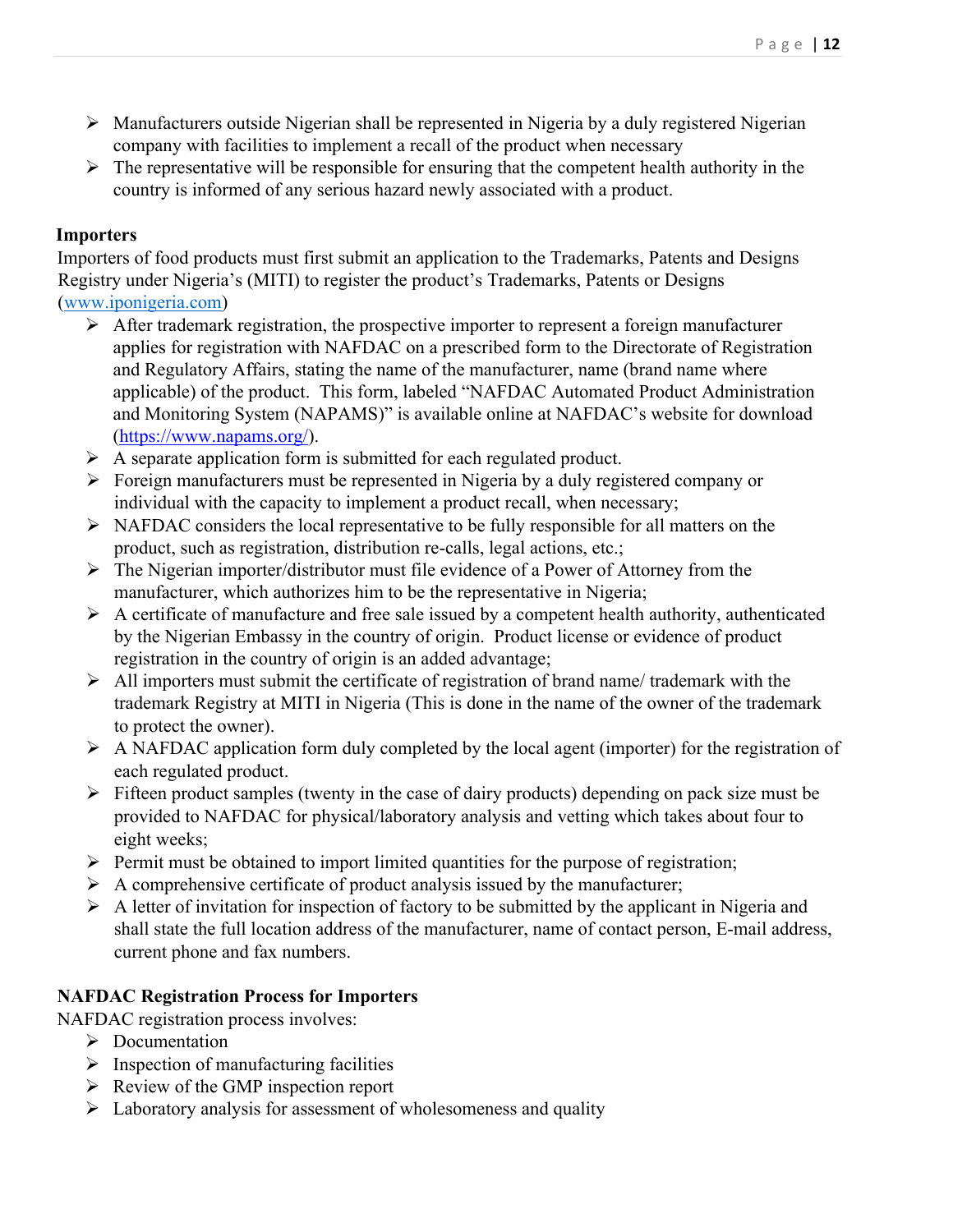- $\triangleright$  Vetting of labels to confirm compliance with NAFDAC's labeling regulations
- $\triangleright$  Control to ensure that it is not deceitful, fraudulent or misleading
- $\triangleright$  Advertisement (optional)

These activities culminate in the issuance of a NAFDAC Registration Number, which is an attestation of product quality and safety.

### **NAFDAC Facility Visits:**

The process of registration now involves **GMP audit visits** by inspectors of the agency to factory locations in the respective countries of origin.

- $\triangleright$  The registration of any food product with NAFDAC is a detailed process.
- $\triangleright$  It should not take more than three months from the date of samples are submission for laboratory tests to complete although in practice, it takes about one year or more—due mainly to administrative bottlenecks.

### **NAFDAC Registration Validity Period:**

- A certificate of registration with a validity period of **five (5) years** issued, if NAFDAC application turns successful.
- $\triangleright$  NAFDAC also re-validates a re-submitted application after five (5) years.
- $\triangleright$  NAFDAC may not approve re-submitted applications where a manufacture refuses to renew importer's registration documents such as Power of Attorney, etc., and/or
- $\triangleright$  Where NAFDAC believes the importer-applicant should be able to produce or show intention to manufacture the product locally after importing for five (5) years.

### **Guidelines for Agents of Foreign Manufacturers**

Agents of foreign manufacturers take necessary steps to ensure that regulated products intended for the Nigerian market are registered before consignments of such products are imported into the country.

- $\triangleright$  NAFDAC usually authorizes the importation of small quantities of unregistered products for the purpose of submission to the agency as samples for registration.
- $\triangleright$  The importer is expected to contact NAFDAC to obtain a written authorization specifying the quantity of the unregistered products to be imported.
- For further details, click:<https://www.nafdac.gov.ng/our-services/product-registrationevaluation/>

# **B. Expiry Dates**

NAFDAC Pre-packaged Food Labeling Regulations stipulates that all food products should carry "best-before" dates and/or shelf life on their packaging.

- $\triangleright$  The policy states that the expiry date should be "at least half the shelf life as at time of inspection."
- $\triangleright$  This means that after port clearance by NAFDAC's inspection (after clearing by Customs Service (NCS)—that the period from the inspection date until the expiration date should be equal to or greater than half of the total shelf life of the product (date of production until expiry).
- $\triangleright$  U.S. exporters are advised to specify the month in words (July 1, 2005 or indicate dd/mm/yr) to avoid conflicts that may arise in mistaking the day for the month.
- For further details: <https://www.nafdac.gov.ng/our-services/product-registrationevaluation/>;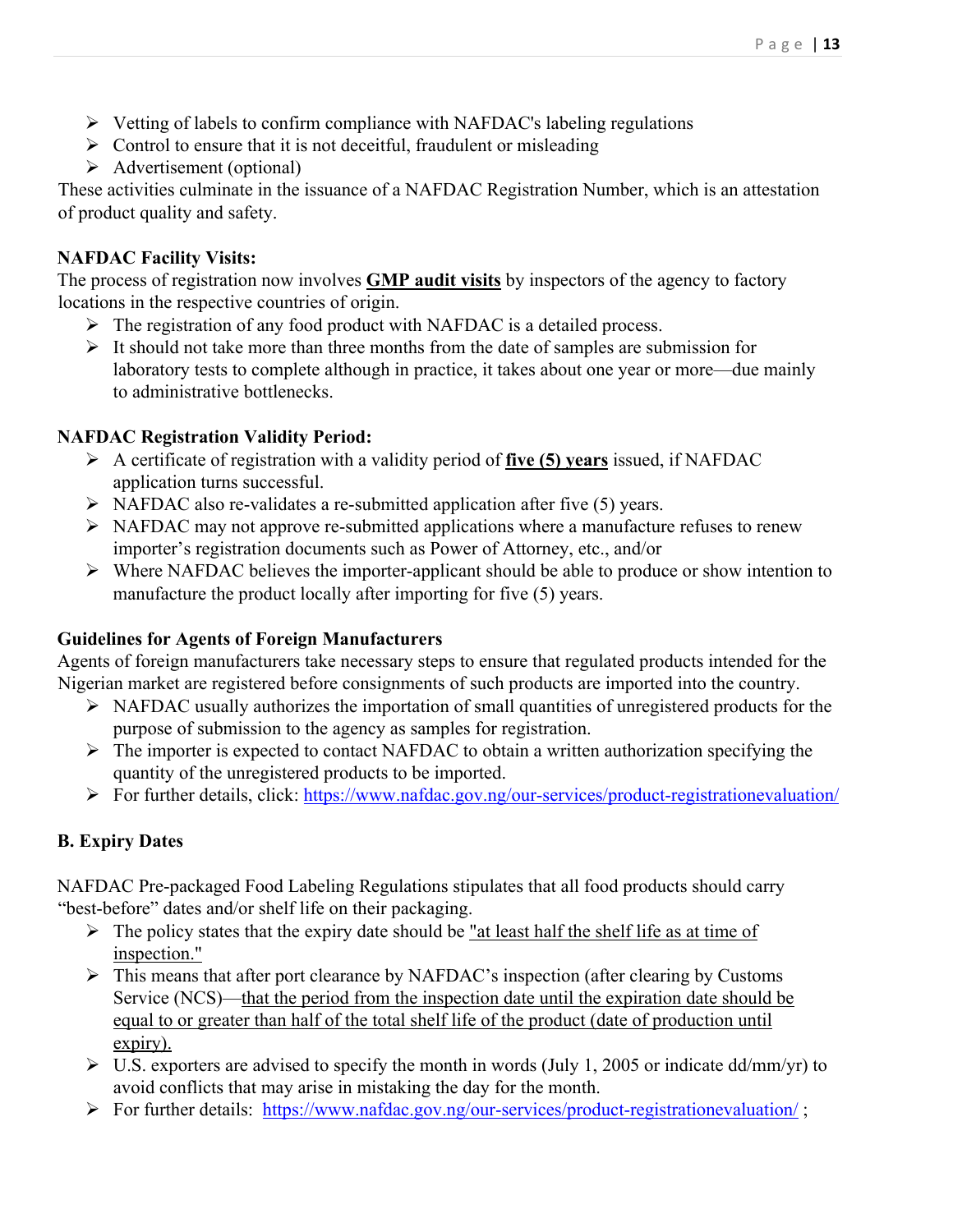[http://www.nafdac.gov.ng/index.php?option=com\\_content&view=article&id=46:nafdac](http://www.nafdac.gov.ng/index.php?option=com_content&view=article&id=46:nafdac-organisation)[organisation](http://www.nafdac.gov.ng/index.php?option=com_content&view=article&id=46:nafdac-organisation)]

#### **C. Registration Fees**

Local firms registering the products with NAFDAC usually pay the registration fee.

- $\triangleright$  However, there have been instances where exporters decide to assist with defraying registration costs.
- $\triangleright$  Exporters must verify that the importing company requesting assistance will utilize the fund for intended purpose — where exporters decide to assist local firms with registration fee payments.
- USDA's Foreign Agricultural Service office in Lagos advises U.S. exporters wishing to support local firms with payment of registration costs to contact our office to seek guidance.

### **NAFDAC's Proposed Tariffs:**

Effective January 2020, NAFDAC proposes a revised tariff across board

- Please visit: [https://www.nafdac.gov.ng/wp-content/uploads/Publications/NAFDAC-2019-](https://www.nafdac.gov.ng/wp-content/uploads/Publications/NAFDAC-2019-Tariff_Final_Combined.pdf) [Tariff\\_Final\\_Combined.pdf](https://www.nafdac.gov.ng/wp-content/uploads/Publications/NAFDAC-2019-Tariff_Final_Combined.pdf)).
- $\triangleright$  However, these are still tentative as industry indicates it is prohibitory and talks still ongoing in this regard.
- $\triangleright$  There will be need to contact NAFDAC for actual tariff payable when making related decisions.

#### **Global Listing for Supermarket (GLS) Items:**

Major supermarket operators or importers can import mixed container loads of high value products (HVP) under NAFDAC's global listing for supermarket (GLS) items.

- $\triangleright$  Items allowed under the GLS include those regulated by NAFDAC sold in supermarkets and other specialties required by hotels, fast food chains and international organizations (excluding registered items).
- $\triangleright$  Firms participating in the program must have supermarkets that are certified by NAFDAC and are routinely inspected by the agency.

#### **NAFDAC's Proposed (New) Tariff under GLS & Fast Food:**

The revised NAFDAC tariffs (effective January 2020) for group product registration under GLS, after a satisfactory evaluation of application is as follows:

| <b>Description</b>  | <b>Amount in USD</b> |  |  |  |  |  |
|---------------------|----------------------|--|--|--|--|--|
| (Product Items)     | (S)                  |  |  |  |  |  |
| $1 - 100$           | 1,500,000.00         |  |  |  |  |  |
| 101-250             | 3,300,000.00         |  |  |  |  |  |
| 251-500             | 7,000,000.00         |  |  |  |  |  |
| 501-1000            | 12,000,000.00        |  |  |  |  |  |
| $1001 - 5000$ (max) | 20,000,000.00        |  |  |  |  |  |
|                     |                      |  |  |  |  |  |

#### **Global Listing for Supermarkets**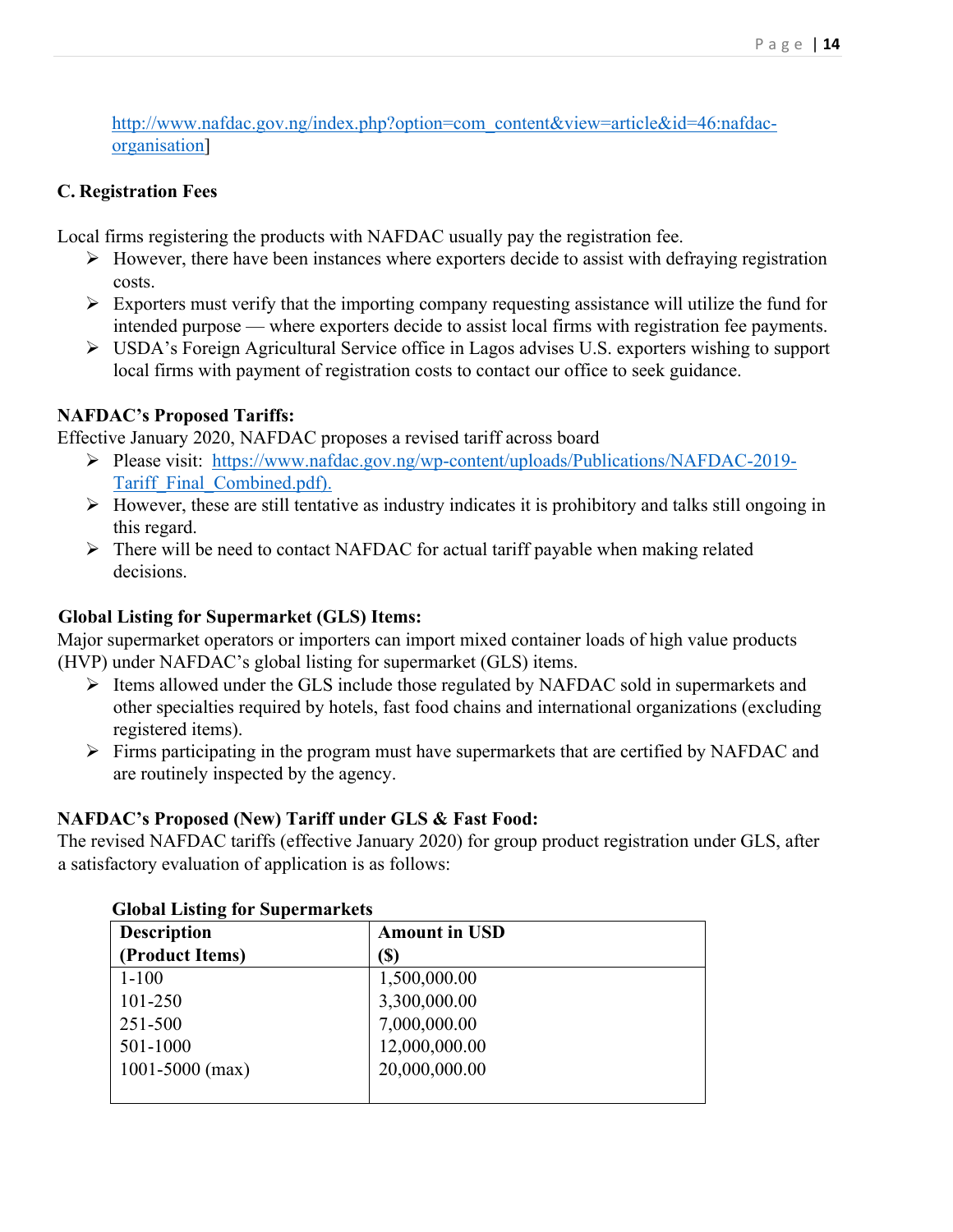Effective January 2020, NAFDAC also proposed the following tariffs for Imported Fast Food List:

| <b>Fast Food List (Imports)</b> |                      |  |  |  |  |
|---------------------------------|----------------------|--|--|--|--|
| <b>Description</b>              | <b>Amount in USD</b> |  |  |  |  |
| (Product Items)                 | (S)                  |  |  |  |  |
| $1 - 100$                       | 1,000,000.00         |  |  |  |  |
| 101-250                         | 2,500,000.00         |  |  |  |  |
| $251-500$ (max)                 | 5,000,000.00         |  |  |  |  |

- **Note:** Information on Product renewal are as follows:
	- $\triangleright$  Fees are exclusive of VAT
	- $\triangleright$  Listing Certificate will be renewed every two (2) years
	- $\triangleright$  Products banned or prohibited for imports are not allowed for listing under GLS.
	- Any product with an expired registration license is considered an unregistered product.

### **D. Advertisement Requirements:**

NAFDAC's Food Advertisement Regulations 2019 repeals its Food Advertisement Regulation 2005.

- NAFDAC must approve all advertisement/promotional materials prior to utilization.
- Advertised food products must demonstrate the products are registered with NAFDAC.
- $\triangleright$  An application for advertisement must be submitted to NAFDAC for its approval. This approval process is in addition to the Certificate of Registration issued by NAFDAC, which authorizes importation and sale in Nigeria.
- Further details: [https://www.nafdac.gov.ng/wp](https://www.nafdac.gov.ng/wp-content/uploads/Files/Resources/Regulations/FOOD_REGULATIONS/Food-Products-Advertisement-Regulation-2019.pdf)[content/uploads/Files/Resources/Regulations/FOOD\\_REGULATIONS/Food-Products-](https://www.nafdac.gov.ng/wp-content/uploads/Files/Resources/Regulations/FOOD_REGULATIONS/Food-Products-Advertisement-Regulation-2019.pdf)[Advertisement-Regulation-2019.pdf](https://www.nafdac.gov.ng/wp-content/uploads/Files/Resources/Regulations/FOOD_REGULATIONS/Food-Products-Advertisement-Regulation-2019.pdf)

### **E. Procedure for NAFDAC Registration/Renewal of Imported Food Products:**

 Visit: [https://www.nafdac.gov.ng/our-services/product](https://www.nafdac.gov.ng/our-services/product-registrationevaluation/)[registrationevaluation/](https://www.nafdac.gov.ng/our-services/product-registrationevaluation/)

### **F. Requirements for importing samples, certification and testing food products:**

On arrival of the imported samples and presentation of the authorization forms to the NAFDAC inspectors at the ports, the consignment will be treated the same way as other normal imported consignments. Before clearing the consignment from the ports, the importer is required to present the following:

- $\triangleright$  Authorization to import samples of the unregistered product;
- $\triangleright$  Bank draft for the prescribed port inspection fees payable to NAFDAC;
- $\triangleright$  Completed Customs Bill of Entry;
- $\triangleright$  Certificate of Analysis of the product issued by the manufacturer;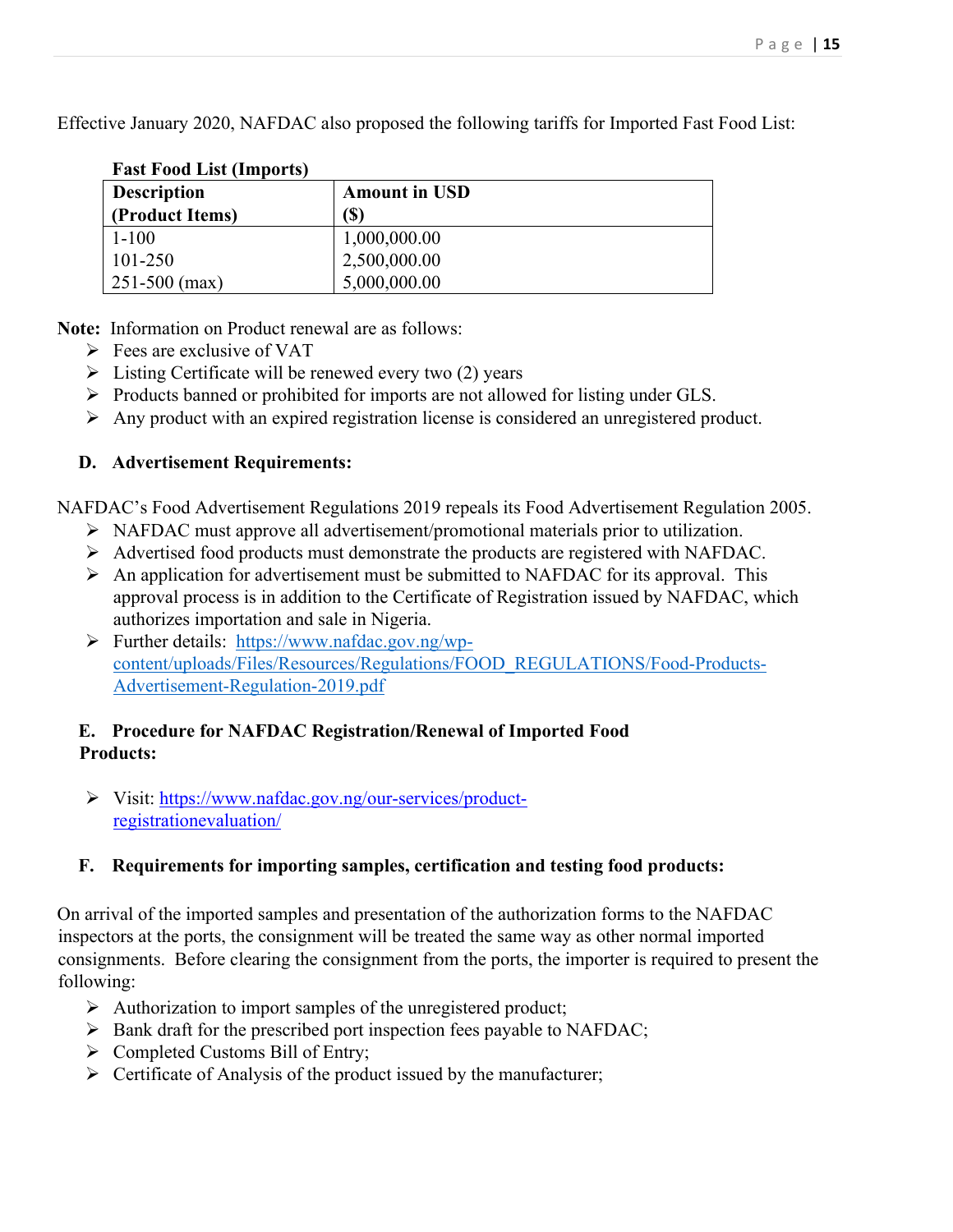- $\triangleright$  Certificate of Manufacture and Free Sale issued by a Government Authority empowered by law in the country of origin to exercise regulatory control over the product authenticated by the Nigerian Embassy in the USA;
- $\triangleright$  Power of Attorney, notarized, issued by the manufacturer to the Nigerian local agent.

Where the above requirements are unfulfilled, NAFDAC clears the consignment from the ports to a bonded warehouse at the expense of the importer. The importer will be prosecuted, and the products forfeited to GON with any assets or property obtained or derived directly or indirectly from committing the offence. Visit the following site for details: [https://resolutionlawng.com/nafdac-requirements-for](https://resolutionlawng.com/nafdac-requirements-for-product-registration/)[product-registration/](https://resolutionlawng.com/nafdac-requirements-for-product-registration/)

#### **SECTION VII. OTHER SPECIFIC STANDARDS**

#### **Sub-Category: Vitamin-Enrichment Requirements; Dietetic or Special Use Foods; Food Sanitation Laws/Guidelines**

#### **Fortifications**

NAFDAC requires that certain essential food commodities must be fortified

- $\triangleright$  Wheat and maize flour, vegetable oil and sugar consumed in Nigeria must be fortified with vitamin A.
- $\triangleright$  Salt must be fortified with iodine.

#### **Nigeria's Bio-Safety Law, Standards and Regulations**

On February 26, 2015, Nigeria's Senate passed the Bio-safety Bill into law—demonstrating that the country is prepared to receive, regulate and most importantly, commercialize biotechnology products.

- $\triangleright$  The law leans heavily on the precautionary approach and requires certification and mandatory labeling for imports of all products of biotechnology.
- $\triangleright$  The National Biosafety Management Agency (NBMA) is the government institution responsible for regulating GE products in Nigeria. The National Biosafety Committee reviews application and carries out data analysis of socio-economic considerations of GE crops alongside risk assessment before recommending any products to the agency for approval.
- On July 27, 2018, the National Center for Genetic Resources and Biotechnology (NACGRAB) commercialized two varieties of Bollgard II hybrid developed by MAHYCO (India) and Monsanto (now Bayer): MRC 7377 BGII (MAHYCO C 567 BGII) and MRC 7361 BGII (MAHYCO C 571 BGII).
- $\triangleright$  Nigeria also approves Bt. Cotton for commercialization; a pilot group of one thousand farmers now has access to biotech cottonseeds through the MAHYCO Seed Company Nigeria.
- Africa Bio-fortified Sorghum and Nitrogen-and Water-use Efficient and Salt Tolerant (NEWEST) rice are at different stages of field and confined field trials.
- $\triangleright$  Nigeria also approved the commercial release of Pod-Borer Resistant Cowpea (PBR-Cowpea) event AAT709A in January 2019, etc.
- $\triangleright$  Provisions for the legislation and regulations regarding the approval and release of GE crops, including the National Biosafety Act 2015, National Biosafety Regulations 2017, and National Biosafety Guidelines 2018 are detailed here: <https://nbmagov.ng/about-us/>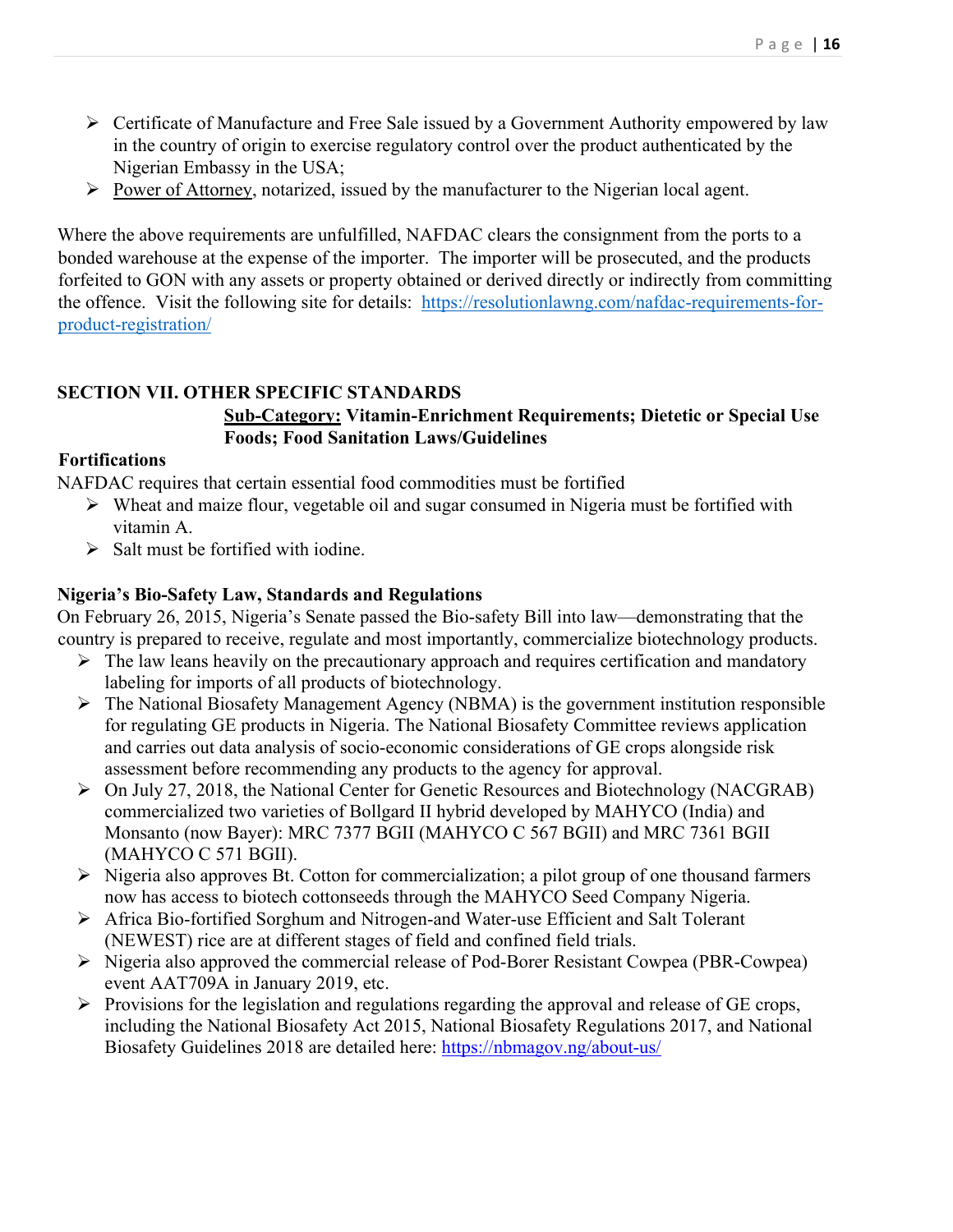#### **Animal Feeds and Veterinary Products**

For NAFDAC's guidelines for regulating manufacture, import and exports of Animal Feed and veterinary products in Nigeria:

- Please visit: <https://www.nafdac.gov.ng/veterinary-products/veterinary-guidelines/>; <https://www.nafdac.gov.ng/veterinary-products/veterinary-products-import-export/>;
- For further details visit: [https://www.nafdac.gov.ng/about-nafdac/nafdac](https://www.nafdac.gov.ng/about-nafdac/nafdac-organisation/directorates/veterinary-medicine-and-allied-products/)[organisation/directorates/veterinary-medicine-and-allied-products/](https://www.nafdac.gov.ng/about-nafdac/nafdac-organisation/directorates/veterinary-medicine-and-allied-products/)

### **SECTION VIII. TRADEMARKS, BRAND NAMES AND INTELLECTUAL PROPERTY RIGHTS**

**Copyright:** Nigerian Copyright Commission [\(http://www.eregistration.copyright.gov.ng/home/index](http://www.eregistration.copyright.gov.ng/home/index)) was established under Section 34 of the Copyright Act (Cap C28, Laws of the Federation of Nigeria, 2004).

- $\triangleright$  The Commission is responsible for all matters affecting copyright in Nigeria as provided for in the Act including, monitoring, supervising, enforcing as well as advising on Nigeria's position in relation to international conventions.
- $\triangleright$  Nigeria is a member of the World Intellectual Property Organization (WIPO) and a signatory to the Universal Copyright Convention (UCC) and other major International Agreements on Intellectual Property Rights (IPR).
- $\triangleright$  Despite active participation in international conventions and an apparent interest in IPR issues, GON efforts are largely ineffectual in curtailing widespread copyright violations.

**Trade Marks:** The Trade Marks Registry of GON's Federal Ministry of Industries, Trade and Investments (MITI) is responsible for issuing patents, trademarks, and copyrights.

- $\triangleright$  Once conferred, a patent conveys the exclusive right to make, import, sell, use a product, or to apply a patented process.
- $\triangleright$  The Trademarks Act of 1965 governs the registration of trademarks.
- $\triangleright$  Nigeria operates a "first to file" system: grants the holder the exclusive right to use the registered mark for a specific product or class of products. It protects the person who is first to register a trademark from any form of infringement as well as offering him the right to prevent anyone else from using an identical or confusing, imitated trademark for the same goods or services.
- $\triangleright$  The exception is where the use of the unregistered trademark predates the use or registration of the registered trademark.

#### **International Trade Competitiveness and Intellectual Property Rights (IPRs)**

The competitive natures of today's international trade is increasing the importance of Intellectual Property Rights (IPRs).

- $\triangleright$  Nigeria has laws to check and enforce copyright and trademark violations along international best practices, but infringement and violation of IPR in the form of counterfeiting and piracy continues to increase.
- $\triangleright$  The activities of infringers/counterfeiters continue to discourage many international investors as they record huge financial losses in Nigeria due to this issue.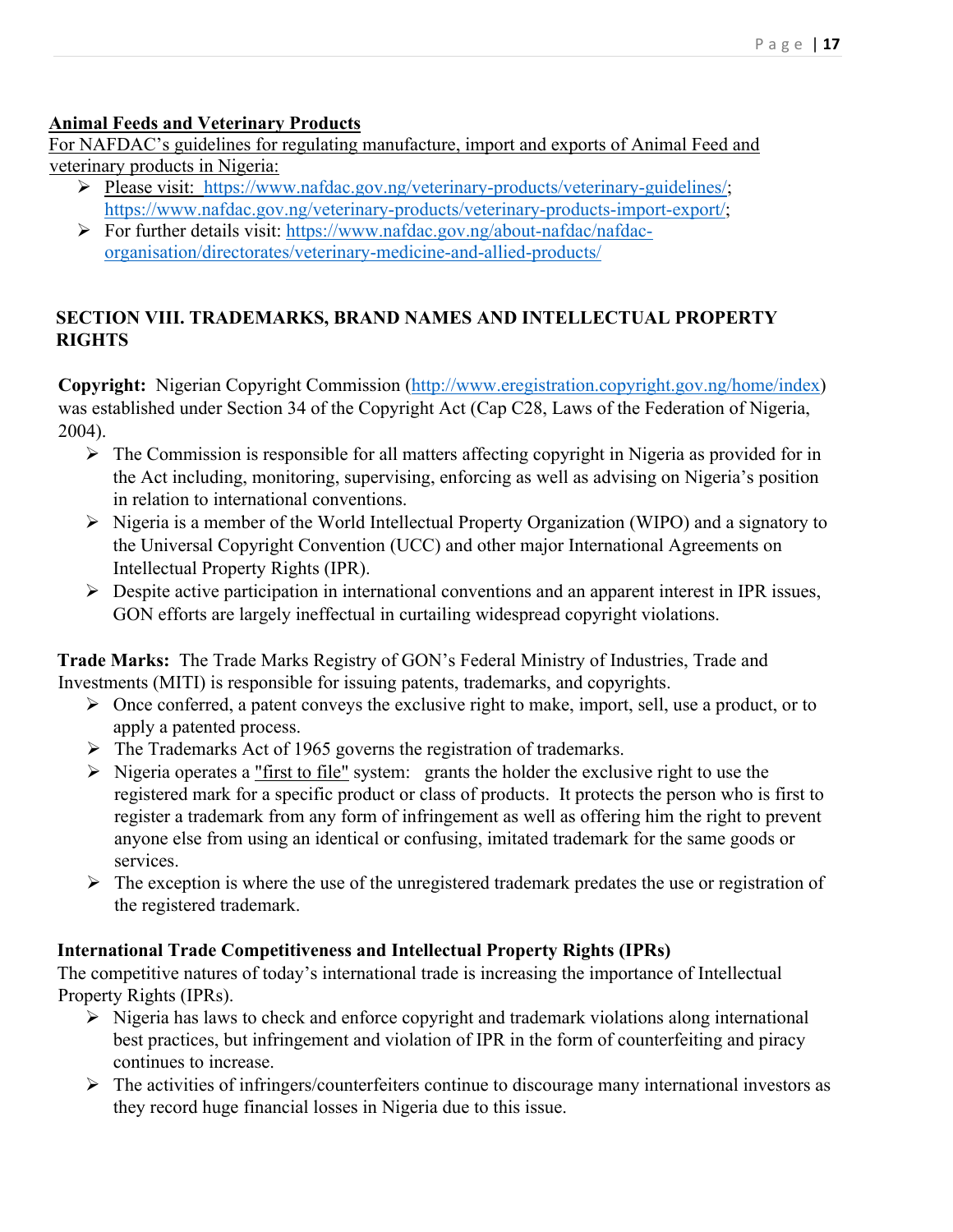#### **Acts of Parliament for IPRs**

The following Acts of Parliament govern IPRs in Nigeria:

- $\triangleright$  Trademarks Act
- $\triangleright$  Patents and Designs Act & Merchandise Marks Act
- Federal High Court (Civil Procedure) Rules
- Copyright Act, and Principles of common law.

#### **GON Regulatory Bodies for Independent Property Registries**

Although the following GON regulatory bodies maintain independent registries for property and copyright rights, they comply with IPRs guidelines and regulations:

- > Trademarks, Patent and Designs Registry
- $\triangleright$  Nigerian Copyright Commission (NCC)
- National Office for Technology Acquisition and Promotion (NOTAP)
- $\triangleright$  Standard Organization of Nigeria, and
- National Agency for Food and Drug Administration and Control (NAFDAC)

### **IPR Enforcement Agencies in Nigeria**

IPR Enforcement is through:

- $\triangleright$  Court system
- $\triangleright$  Tribunals such as the Trademarks and Patent Tribunal
- $\triangleright$  Regulatory bodies such as the Nigerian Customs Service (NCS), the Nigerian Immigration Service (NIS), the Consumer Protection Council, and the Nigerian Police.

#### **Copyright Infringement and Nigerian Judicial System**

The expense and time required to pursue a copyright infringement case through the Nigerian judicial system often deters prosecution of such cases. U.S. exporters may wish to contact the Agricultural Affairs Office of USDA in Lagos for assistance in locating reputable representatives and/or importers for their products. The USDA office in Lagos will also handle U.S. exporters seeking further clarifications on food and agricultural export documentation regarding imports, inspections and procedures.

### **SECTION IX. IMPORT PROCEDURES**

#### **Nigeria's Customs Service**

U.S. manufacturers/exporters wishing to sell their food products in Nigeria should also be aware of relevant requirements and regulations of the Nigerian Customs Service (**<https://customs.gov.ng/>):**

### **A. Inspection**

Nigeria aborted its pre-shipment inspection policy in favor of a destination inspection policy for imports. Under this policy, all imports are inspected on arrival into Nigeria. The Nigeria Customs Service (NCS) is currently in the initial stages of procuring scanning equipment which is expected to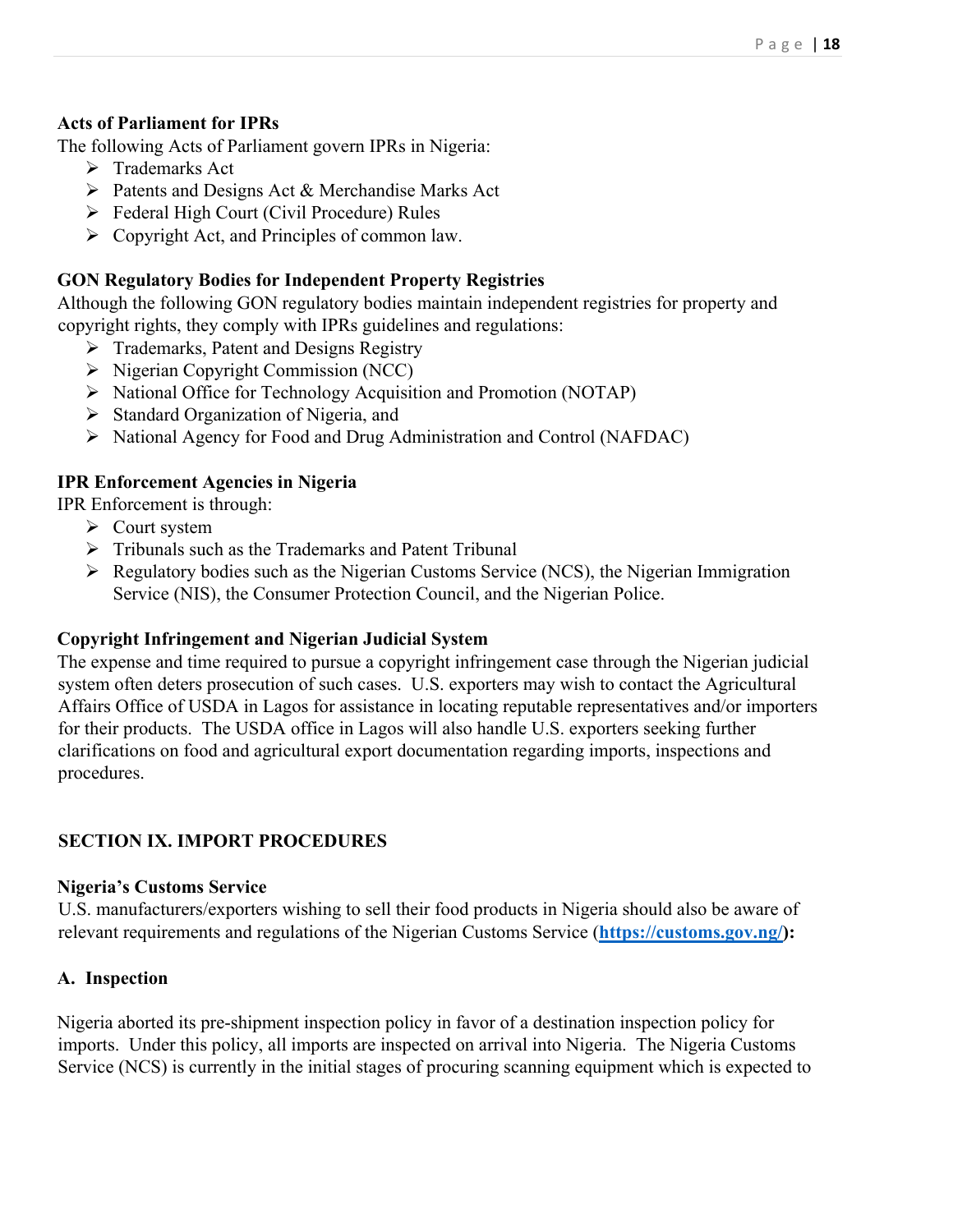scan containers in a more accurate and timely manner. More information on Nigeria's destination inspection policy can be found below.

- $\triangleright$  GON has implemented destination inspection (DI) since January 1, 2006
- $\triangleright$  Under the DI scheme, goods destined for Nigeria's ports are inspected at the point of entry rather than at the point of shipment.
- $\triangleright$  Inspection is carried out by the Nigeria Customs Service (NCS), while firms, which are Destination Inspection Service Providers, provide scanning services at ports of entry.
- $\triangleright$  The Nigeria Customs Service (NCS) is currently at the initial stages of procuring scanning equipment which is expected to scan containers in a more accurate and timely manner
- For further details, visit: [\(https://customs.gov.ng/?page\\_id=3141](https://customs.gov.ng/?page_id=3141)**)**

### **B. Guidelines**

### **Destination Inspection Policy:**

Nigeria aborted its pre-shipment inspection policy in favor of a destination inspection policy for imports.

- $\triangleright$  Under this policy, all imports are inspected on arrival into Nigeria.
- $\triangleright$  The Nigeria Customs Service (NCS) is currently in the initial stages of procuring scanning equipment which is expected to scan containers in a more accurate and timely manner.

### **The Nigeria Trade Hub:**

The Nigeria Trade Hub serves as an information portal for traders.

 $\triangleright$  Users are able to classify their imports/exports, estimate freight charges and applicable duty, find information on clearing processes etc.

### **Single Window Portal**

Nigeria's Single Window Portal is a trade facilitation project of 12 Nigerian Government agencies involved in the customs clearance process.

- $\triangleright$  The Single Window Portal allows traders to access customs regulations online, submit customs documents electronically, track transaction status online, and submit electronic payments.
- $\triangleright$  The Nigeria Ports Authority (NPA) is also developing a Single Window Platform as part of projects in its pipeline.
- $\triangleright$  The objective is to coordinate all port related and cargo clearance activities for a seamless and paperless operation.

### **Pre-Arrival Assessment Report (PAAR) system:**

The NCS uses a Pre-Arrival Assessment Report (PAAR) system, which allows importers to submit their import documents online for assessment and clearance prior to the arrival of the cargo.

- $\triangleright$  This replaced the Risk Assessment Report System in 2013 with the objective of facilitating trade and revenue collection.
- $\triangleright$  The NCS is also working with the World Customs Organization to grant Authorized Economic Operator (AEO) status to importers and clearing agents who have maintained a satisfactory level of trade compliance.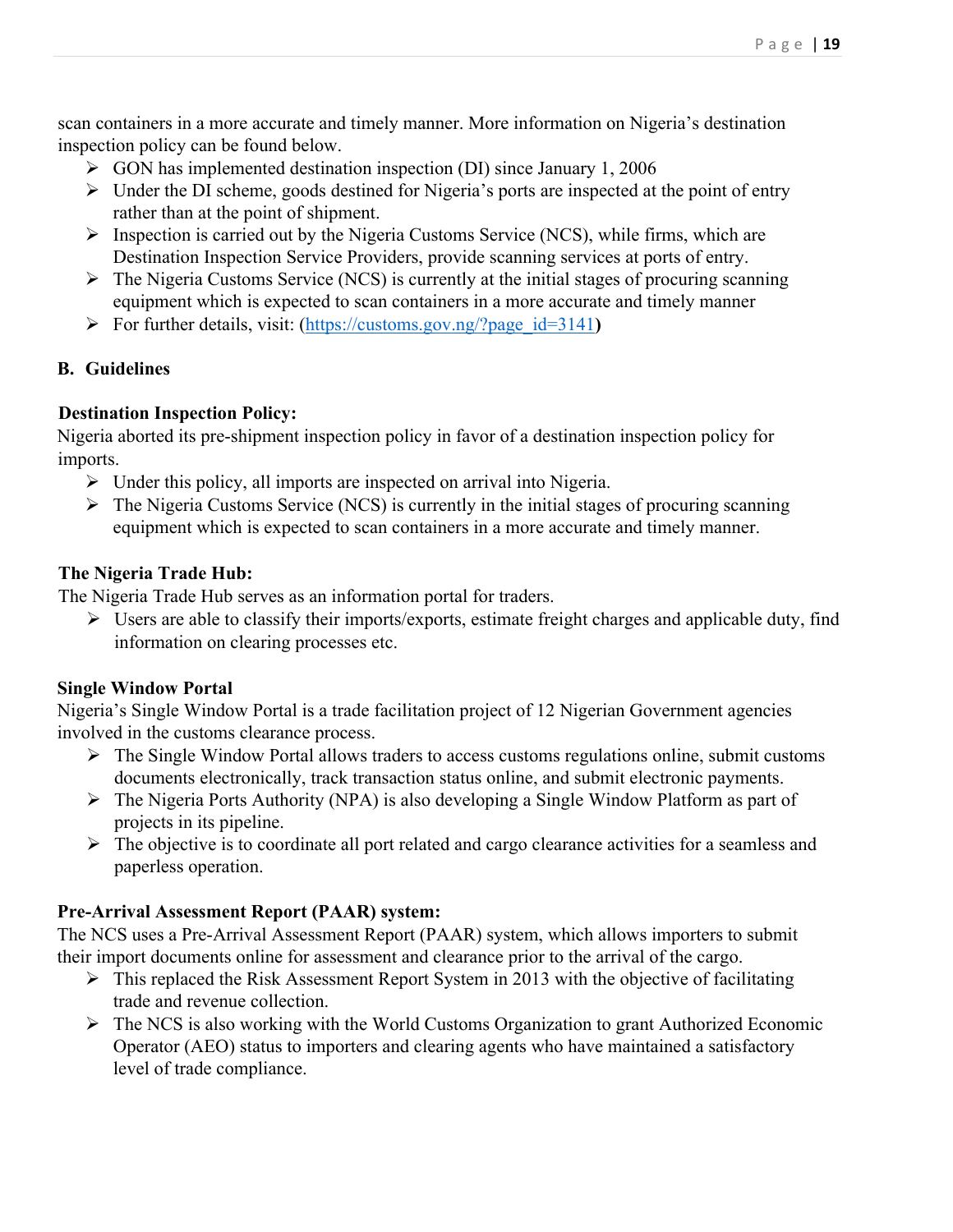- Likewise, the NCS maintains a Fast Track window through which select importers may forward their products directly to warehouses where customs procedures such as examination and payments are undertaken.
- $\triangleright$  This allows the importer to bypass the tedious port inspection processes and reduces costs associated with port storage and demurrage.
- $\triangleright$  Importers selected as beneficiaries of the Fast Track Scheme are those who have consistently exhibited integrity in their documentation and dealings with NCS.

### **C. Documentation**

### **Documents to receive clearance for goods:**

To receive clearance for goods imported into Nigeria, traders must present:

- $\triangleright$  A Bill of Lading
- ▶ Commercial Invoice Exit Note
- $\triangleright$  Duly completed Form 'M'
- $\triangleright$  Packing list, Single Goods Declaration
- A Product Certificate.

Until recently, the importer was also required to submit a Combined Certificate Value  $\&$  Origin (CCVO), which contains a description of the goods, destination port, country of origin, date of shipment, country of supply, etc.

- $\triangleright$  However, in line with international trading procedures and recommendations from stakeholders, the Central Bank of Nigeria (CBN) reviewed its trade transactions guidelines and replaced the CCVO with the simpler Certificate of Origin in April 2017.
- $\triangleright$  The revision also prescribes a 48-hour maximum processing time from the receipt of application.
- $\triangleright$  Any person intending to import physical goods into Nigeria shall in the first instance process Form "M" through any Authorized dealer bank irrespective of the value and whether or not payment is involved.

**References for further details:**

- Import Guidelines, Procedures, and Documentation Requirements under the Destination Inspection Scheme in Nigeria, Federal Ministry of Finance: [https://www.cbn.gov.ng/out/2014/ted/ted.fem.fpc.gen.01.012.pdf.](https://www.cbn.gov.ng/out/2014/ted/ted.fem.fpc.gen.01.012.pdf)
- $\triangleright$  Operational guidelines such as: import procedures, import duty payment procedures, documentation requirements and processes, refer to: [https://web2.customs.gov.ng/wp](https://web2.customs.gov.ng/wp-content/uploads/2019/07/NCS-Destination-Inspection.pdf)[content/uploads/2019/07/NCS-Destination-Inspection.pdf;](https://web2.customs.gov.ng/wp-content/uploads/2019/07/NCS-Destination-Inspection.pdf) <https://www.export.gov/article?id=Nigeria-Import-Requirements-and-Documentation>

# **D. Duty**

The amount of customs duties and taxes payable on exports to Nigeria is based on the CIF (Cost, Insurance, and Freight) valuation method comprising:

- $\triangleright$  The cost of the imported goods
- $\triangleright$  The cost of freight
- $\triangleright$  The insurance cost to obtain the complete shipping value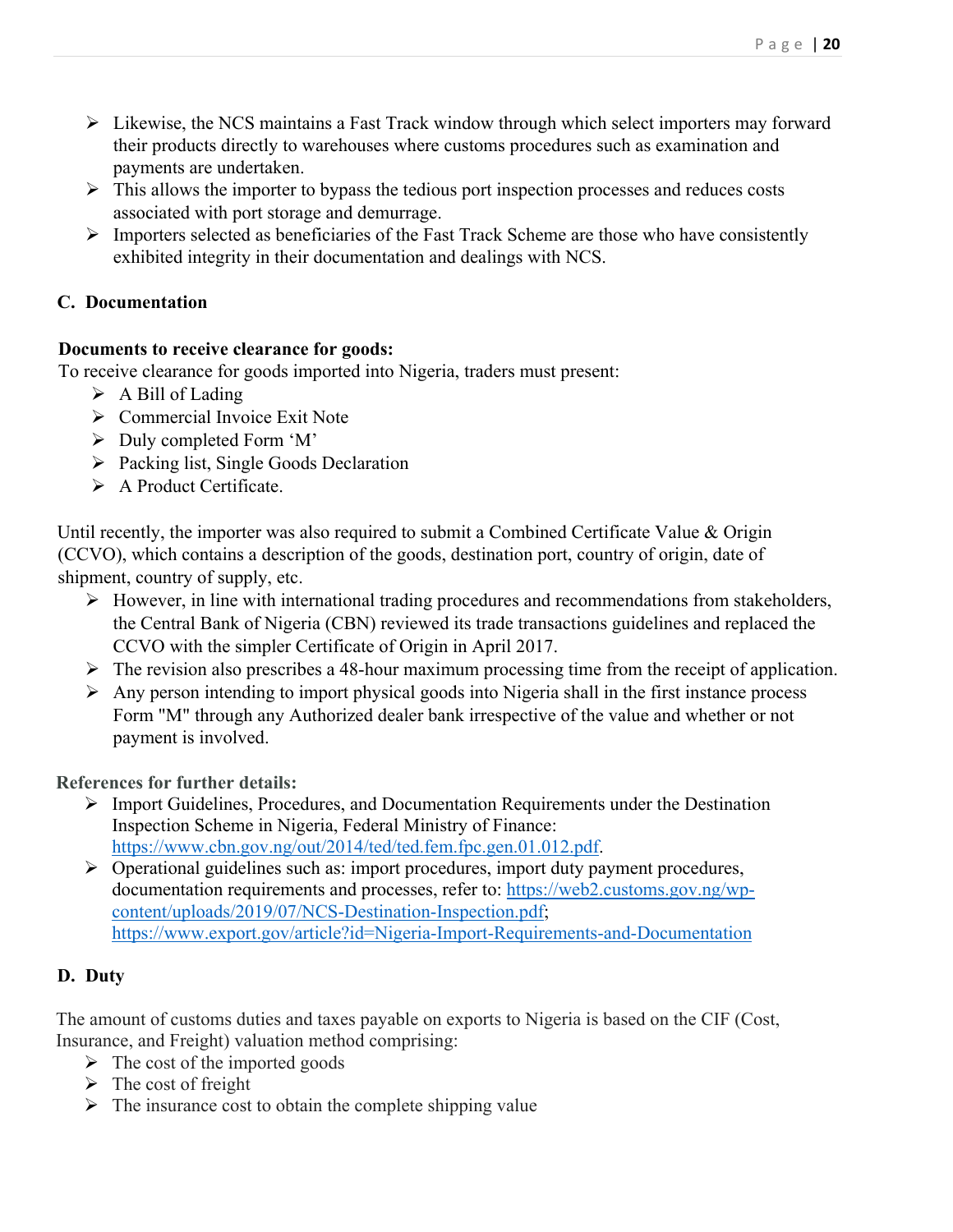$\triangleright$  Additionally, some commodities also attract sales and other forms of taxes.

#### **Customs Duty Payments Procedures**

All imports shall continue to be assessed for duty at the C. I. F. value of the goods using the rate of exchange on the approved e-Form "M".

- $\triangleright$  It shall be the duty of the importer's bank through which the e-Form "M" was processed to collect the assessed import duty, if it is a Designated Bank.
- $\triangleright$  For transactions in respect of dutiable personal effects, payment of duty can be made at any preferred Designated Bank.
- $\triangleright$  The Designated Bank will match the printed assessment notice with the electronically received assessment notice for the Single Goods Declaration (SGD). If the information tallies, the bank will receive payments and issue a signed Bank receipt.
- $\triangleright$  The designated bank shall send an e-confirmation message to NCS acknowledging receipt of duty and taxes in respect of the SGD.
- $\triangleright$  All payments shall continue to be transferred electronically daily by Designated Banks to the respective pool accounts with CBN. Failing this will mean necessary sanction shall apply.
- $\triangleright$  Importer shall continue to pay an administrative charge of 1% of FOB value of all imports based on the exchange rate on the approved e-Form "M".

### **ECOWAS Common External Tariff (CET):**

In January 2006, Nigeria began partial implementation of the ECOWAS Common External Tariff (CET). The GON reduced its tariff bands from twenty to five percent.

- $\triangleright$  The Five tariff bands are:
	- I) A zero duty on capital goods, machinery, and medicines such as anti-retroviral drugs and other medicines not produced in the country;
	- II) Five (5) percent duty on imported raw materials;
	- III) Ten (10) percent duty on intermediate goods;
	- IV)Twenty (20) percent duty on finished goods; and,
	- V) Fifty (50) percent duty on goods in industries that the GON wants to protect.

#### **Customs Taxes, Surcharges and Levies:**

All HVP imports are assessed at a 5 percent Value Added Tax, a port surcharge equivalent to 7 percent of the duty amount and a Customs inspection service charge equal to one percent of the duty amount.

- $\triangleright$  The GON frequently reviews its list of items prohibited for imports.
- $\triangleright$  Exporters to Nigeria should ascertain the import status of their products before shipment.
- For further details, please click- [https://customs.gov.ng/?page\\_id=3161;](https://customs.gov.ng/?page_id=3161) <https://customsdutyfree.com/nigeria-customs-and-import-duty-tax-calculation-method/>

### **E. Method of Payment for Import Purchases:**

It is advised that confirmed, irrevocable letters of credit opened by Nigerian banks with correspondent banks in the United States be used to guarantee payment.

- $\triangleright$  Payment of the custom duty by e-payment is mandatory.
- For further details, click;<https://www.export.gov/article?id=Nigeria-Methods-of-Payment>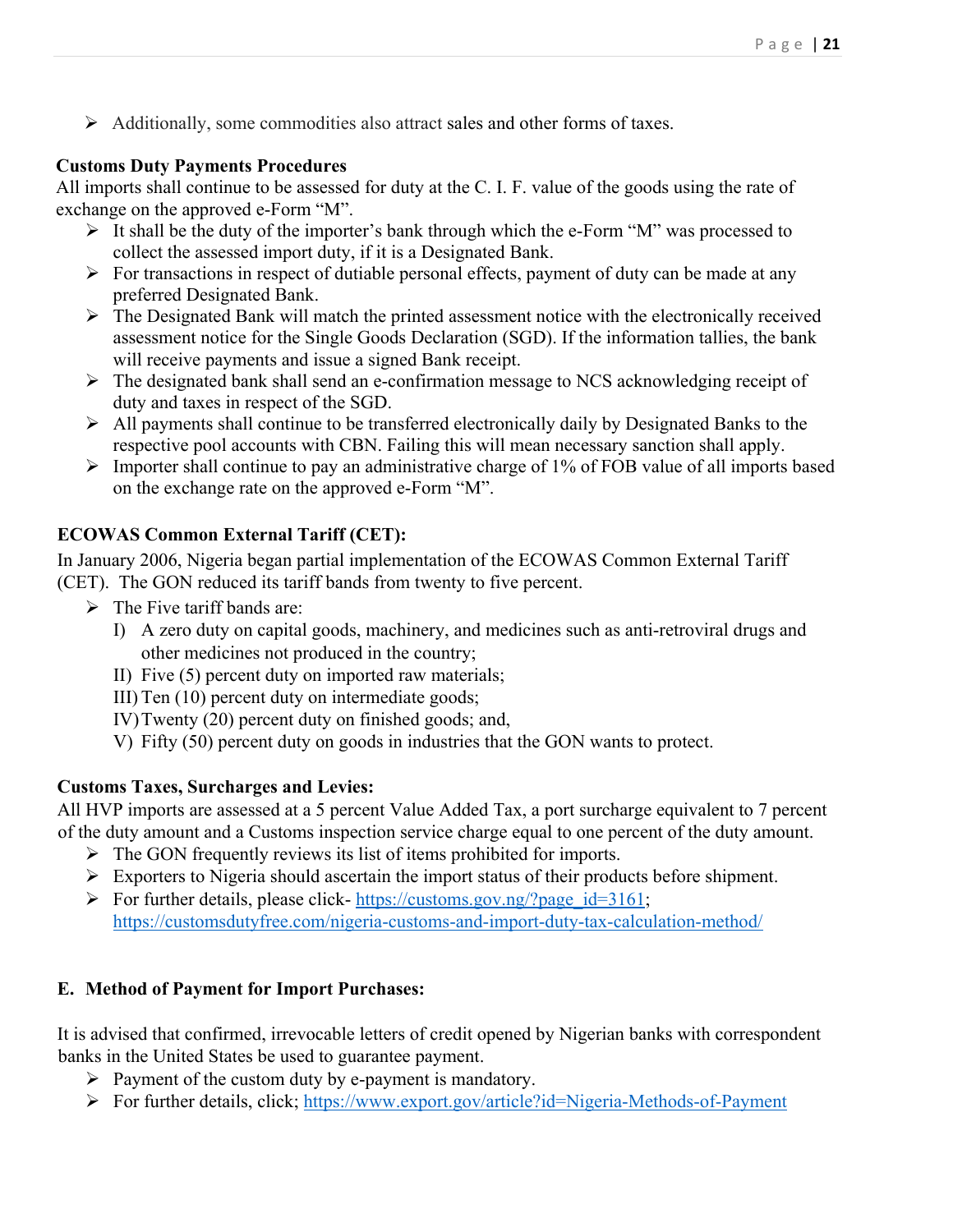### **F. Current Issues on Nigeria's Food and Agricultural Imports and Regulations**

#### **a) Dual Exchange Rate Policy:**

In June 2015, the GON introduced a dual forex policy, comprising formal and informal rates of exchange.

- $\triangleright$  Importers were not allowed access to foreign exchange at the official window to purchase 41 items, including essential food and agricultural products.
- $\triangleright$  GON claimed the objective was to conserve its depleting foreign exchange.
- $\triangleright$  In June 2016, the GON replaced the above-mentioned dual forex policy with the marketdriven current 'single rate flexible' forex policy and increased the number of items on the "Not-Valid-for Forex" list from 42 to 50 despite the normalized reserve levels.
- $\triangleright$  Analysts indicate that the policy is no longer a measure for preserving foreign exchange (as claimed by GON) when reserves were at a record low—but a trade policy issue—merely restricting access to foreign exchange for imports of those products, a mandate of Nigeria's Ministry of Industries, Trade and Investments (MITI).

Currently, the multiple exchange rate policy remains in force with a significant differential between the official (Government) and the market-determined informal market rates (unofficial) rates at average of NGN 305 per \$1 (the CBN official rate) and NGN 360 (parallel/black market rate), respectively.

- $\triangleright$  The latter is the dominant and more realistic for general transactions, investments and trade activities.
- $\triangleright$  Analysts foresee that the existing multiple exchange rate system will continue through the next (second) four-year term of the current administration which began May 2019.

The differential exchange rate policy impacts a range of food and agricultural products:--rice, margarine, palm kernel/palm oil products, vegetable oils, meat and processed meat products, vegetables and processed vegetable products, poultry-chicken, eggs, turkey, frozen and tinned fish as well as tomatoes/tomato pastes.

- $\triangleright$  Except meat, poultry products and retail-pack vegetable oils, these items are not under import bans, and importers eager of purchasing them will have to do so utilizing their own funds without any recourse to the Nigerian forex market.
- $\triangleright$  For rice, GON placed an import ban on the commodity through land borders since 2013.
- $\triangleright$  Under a latter policy, the GON indicated that rice entering by land, sea or air does not apply to the import ban, however, it is not valid for foreign exchange from either official or informal sources.
- $\triangleright$  This translates into a technical import ban on rice.

#### **a) Border Closures**

As of the publication of this report, Nigeria has shut down its land borders, with neighboring countries (Benin, Cameroon and Niger Republics) in order to prevent the movement of goods in and out of Nigeria.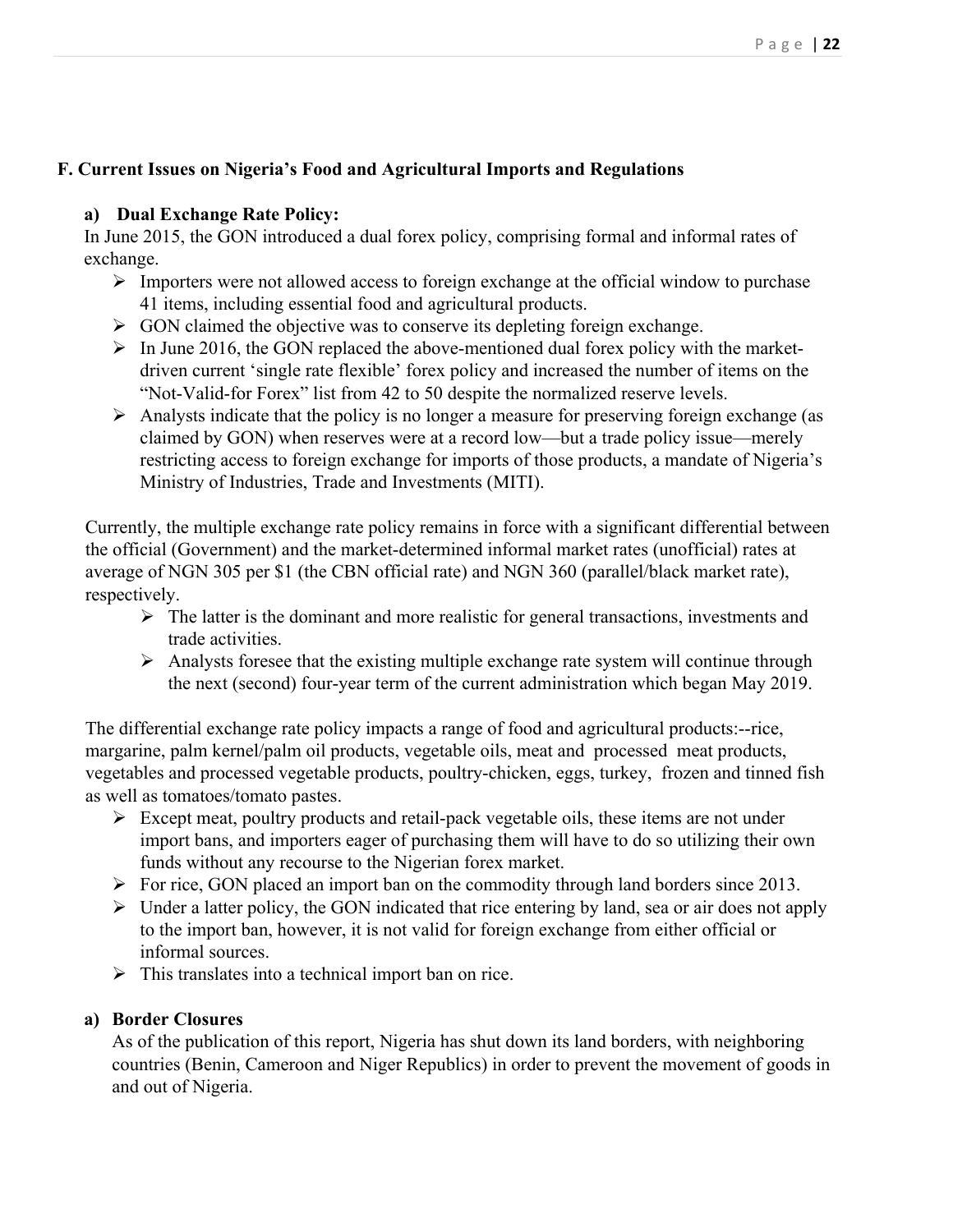- $\triangleright$  The closure was presumably implemented in order to stem the flow of smuggled goods such as rice, poultry meat, tomatoes and consumer-oriented goods.
- $\triangleright$  These commodities are on Nigeria's list of prohibited or restricted imports but they enter Nigeria through cross-border grey channels.
- $\triangleright$  Produce from Benin (fresh tomatoes, fruits, vegetables, etc.) mostly sold in Nigeria are also denied while Nigerian food and agricultural products (ginger, processed consumer goods, etc.) sold in Benin cannot pass through the borders.

About 40 percent of shipments to the Port of Cotonou are destined for the Nigerian market through the Seme border, which is near Lagos.

- $\triangleright$  Additionally, 20 percent of shipments enter the country through other numerous porous borders along western Nigeria (East of Benin) as well as northern Nigeria, through Niger Republic and Cameroon.
- Analysts indicate the border closure casts doubt about Nigeria's sincerity in pursuing trade liberalization especially considering this happened only months after Nigeria signed the African Continental Free Trade Agreement, which plans to establish the world's largest free trading bloc.
- $\triangleright$  Food security stakeholder groups across the region indicate that acute food shortages in the West African and the Sahel regions is sure to occur if the borders remain shut.

According to media reports on November 14, 2019, the Economic Community of West Africa States (ECOWAS) tripartite meeting adopted a methodical agenda on solving the partial border closure issue.

- $\triangleright$  They agreed to work on creating a joint border patrol team consisting of the police, customs and immigration officials, as well as the navy of the tree countries in order to crack down on the smuggling rice and other prohibited products into Nigeria.
- $\triangleright$  The team held its first meeting on November 25 and 26 in Abuja. The Government of Benin's (GOB) Ministers of Economy and Finance, Foreign Affairs, Interior, and Commerce as well as Industry participated in the high-level meeting with their Nigerien counterparts.
- $\triangleright$  The Nigeria borders will remain partially closed until January 31, 2020 unless the outcome of the meetings advise otherwise.
- $\triangleright$  Meanwhile, the pace of Nigeria's economic recovery remains slow due to depressed private consumption.

For now, majority of traders and investors continue to wait for the reopening of the borders between Nigeria and its neighbors. Moreover, economic losses on all sides are mounting. Food security experts in the region underscore that an indefinite closure of the border would set off a crisis.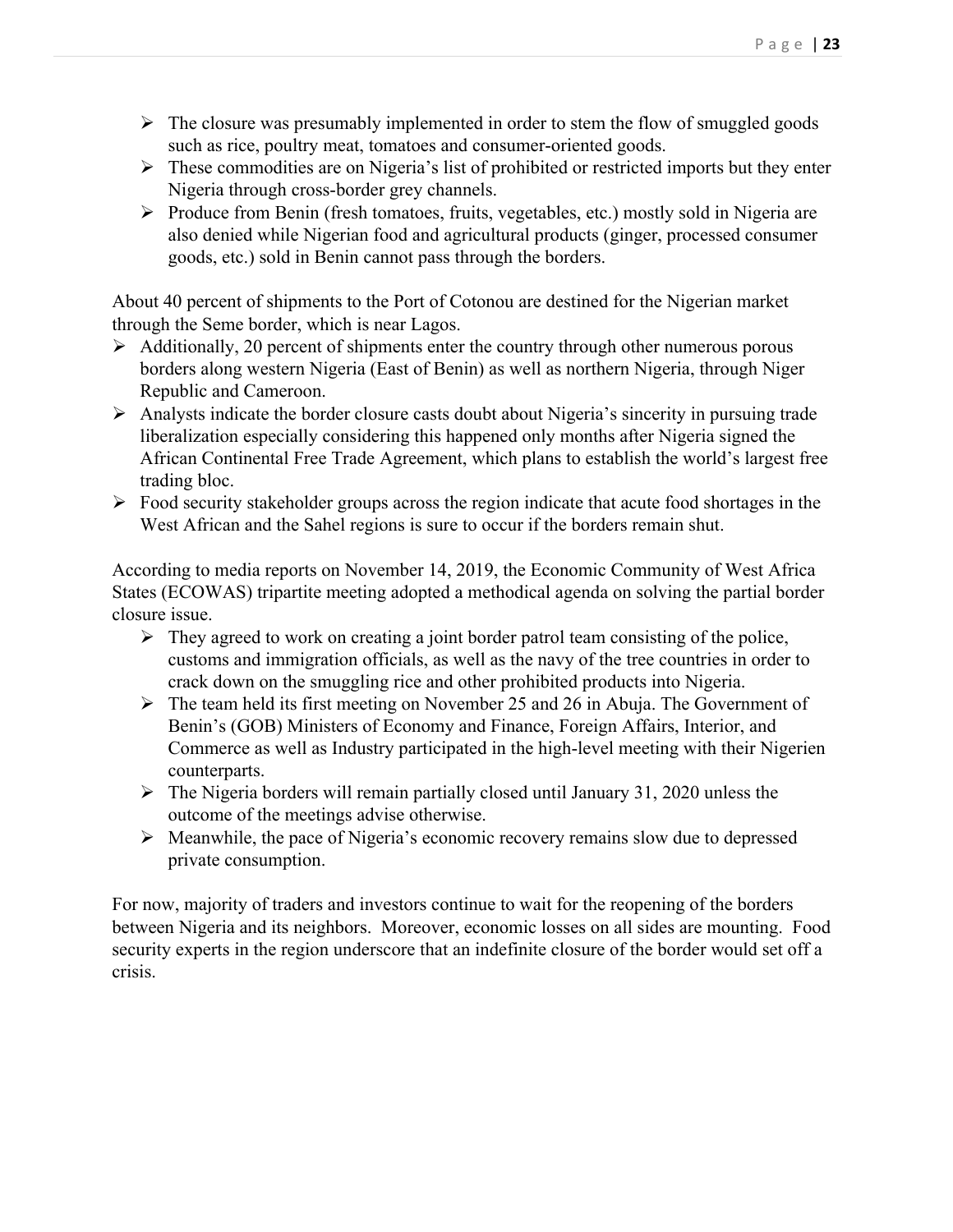### **APENDIX I: GOVERNMENT REGULATORY KEY AGENCY CONTACTS**

### **A. NAFDAC (Processed Food Products)**

#### **Prof. Moji Christianah Adeyeye, Ph.D, FAS**

Director-General, NAFDAC Plot 2032, Olusegun Obasanjo Way Zone 7, Wuse, Abuja, Nigeria Tel: +234 906 000 7693 Email: [nafdac@nafdac.gov.ng;](mailto:nafdac@nafdac.gov.ng) cm.adeyeye@nafdac.gov.ng **Website:<https://www.nafdac.gov.ng/>**

### **B. STANDARDS, CODEX, LABELLING & PACKAGING**

#### **Dr. Osita Aboloma**,

(Email: osita.aboloma@son.gov.ng)] Director General, Standards Organization of Nigeria (SON) 52, Lome Crescent, Wuse Zone 7, Abuja, NIGERIA. E-mail: info@son.gov.ng; Phone: +234(0)8002255766, +234(0)7056990099 Website: https://son.gov.ng/ Phone: +234 8072 801989 (Cell, preferable) or +234 1 2708230 (office).

**Mr. Charles Emeka Nwagbara**, Head, Codex Contact Point, Standards Organization of Nigeria SON) Email: charles\_nwagbara@yahoo.com; codexsecretariat@son.gov.ng Website: <https://son.gov.ng/>

### **C. LIVESTOCKS, GENETICS & HONEY:**

**Dr. Olaniran Alabi,** Director, Department of Livestock Services Federal Ministry of Agriculture and Rural Development, Area II, Garki Abuja, NIGERIA Tel: +234 803 314 8647, E-mail: olanlabi@gmail.com; niranalabi@yahoo.com **(Nigeria's CVO)**

**Dr Chinyere Ikechukwu-Eneh (Akujobi),** Deputy Director, Commodity Certification/Trade Standards & Measures, Dept. of Veterinary & Pest Control Services Federal Ministry of Agriculture & Rural Development, Abuja, NIGERIA Tel: +234 803 587 7722, Email: chimed22@yahoo.com

### **D. PLANT, PRODUCE AND COMMODITIES**

**Dr. Vincent Isegbe**, Executive Director, Nigeria Agricultural Quarantine Service (NAQS), Plant Quarantine Department, Enugu House, 18, Ralph Shodeinde St; C B D Abuja Telephone:  $+234$  (0) 809 354 0848 E-mail: contact@naqs.gov.ng; visegbe@gmail.com; Website: <https://www.naqs.gov.ng/>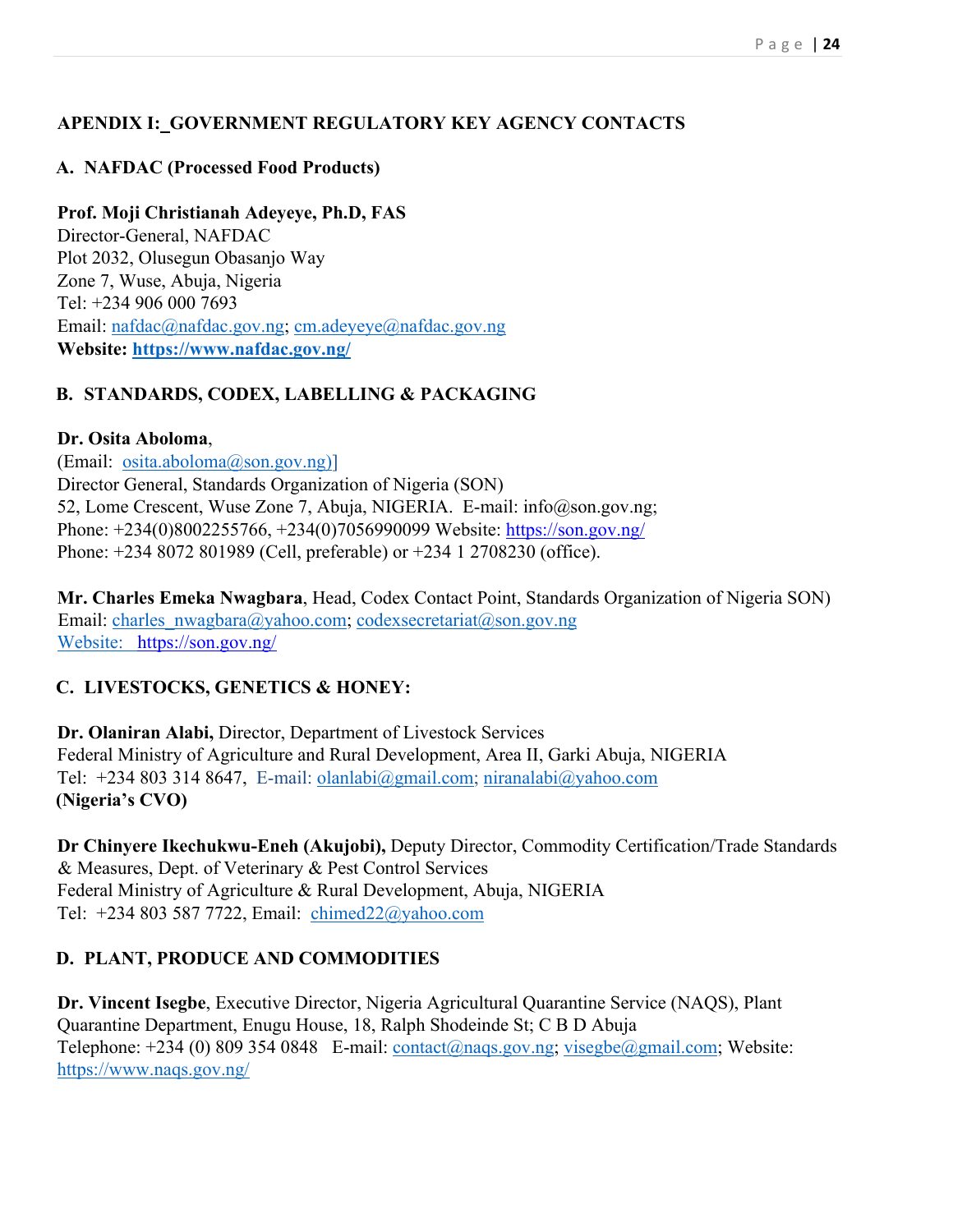### **E. SEEDS AND REGULATIONS**

**Dr. Olusegun Philip Ojo**, Director General, National Agricultural Seeds Council (NASC), Km 29, Abuja-Lokoja Expressway, Sheda, FCT, Abuja, NIGERIA Tel: +2348113887697, Email: info@seedcouncil.gov.ng; Website:<https://seedcouncil.gov.ng/>

### **F. WTO, SPS & TRADE RELATED ISSUES**

**Mrs. Evelyn Nwachukwu,** Director of Trade, Federal Ministry of Industry, Trade & Investment, Old Federal Secretariat, Garki Area 1, Abuja. Mobile: +234-803-311 7548. Email: evelynnwach@yahoo.com

### **G. AQUACULTURE, FISH & FISHERY PRODUCTS**

**Mr. Umoh Imeh,** Director of Fisheries, Federal Ministry of Agriculture and Rural Development, FCDA Complex, Area II, Garki, Abuja Tel: 0803 319 7502 E-mail: imesumoh@yahoo.com,

### **H. BIOTECH/GMO PRODUCTS**

**Dr. Rufus Ebegba,** Director General, National Bio-Safety Management Agency National Parks Service premises along Airport road; Abuja, E-mail: rebegba@hotmail.com; Tel +234 803 314 7778

#### **I. COMMERCIAL LAW DEPARTMENT, TRADEMARKS, PATENTS AND DESIGNS**

Federal Ministry of Industries, Trade and Investment, No. 5, Ndola Crescent, Zone 5, Wuse-Abuja, NIGERIA Email: info@iponigeria.com, Phone: +2348092194426 or +2348092194416, Website: www.iponigeria.com

#### **J. NIGERIAN COPYRIGHT COMMISSION**

Federal Secretariat Complex, Phase I, Annex II, Ground Floor, Shehu Shagari Way, Maitama District, P. M. B. 406 Garki, Abuja (F.C.T), NIGERIA. Tel: (+234) 70 1761 0750 NCeRS Desk Direct Line: (+234) 81 8341 3611, NCeRS Desk Email Enquiries: admin@copyright.gov.ng, E-mail: info@copyright.gov.ng, Website:<http://www.eregistration.copyright.gov.ng/ncc/contactus>

### **K. NIGERIA CUSTOMS SERVICE HEADQUARTERS**

Abidjan Street,Wuse, P.M.B. 26, Zone 3, Abuja – FCT-NIGERIA Tel: 09 4621597, 4621598, 4621599, Mobile #: 07037891156 **EMAIL:** info@customs.gov.ng; pro@customs.gov.ng Website: <https://customs.gov.ng/>